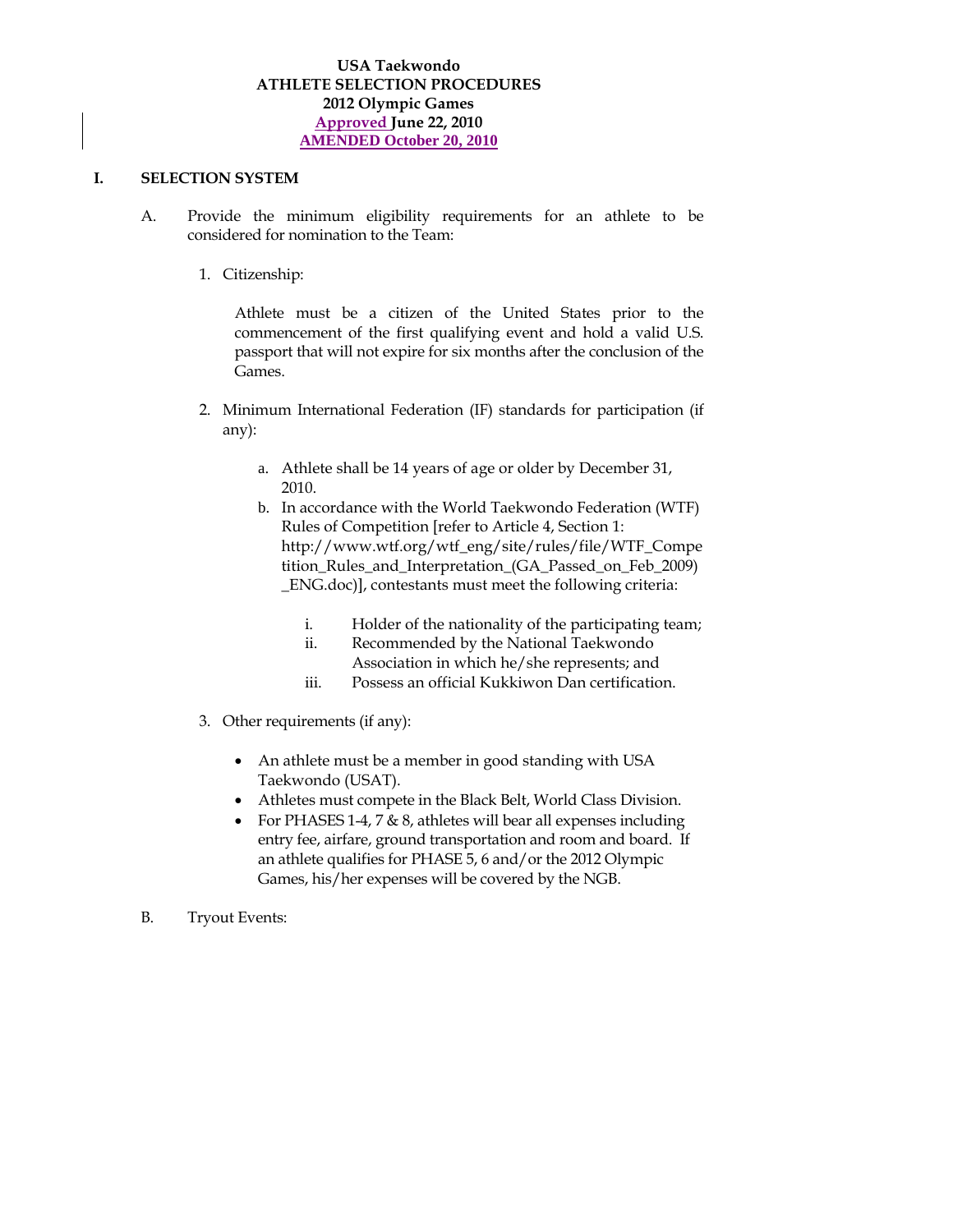- 1. Provide the event names, dates and location of all trials, events and camps to be used as part of the selection process.
	- a. PHASE 1
		- 2010 National Qualifiers: Please refer to the table in section I.C. listing all National Qualifiers below.
		- 2010 Sanctioned State Qualifiers: Please go to the following link for an updated list of all Sanctioned State Qualifiers: http://www.usa-taekwondo.us/event?tag\_id=3267
		- 2010 Military Championships: Please go to the following link for an updated list: http://www.usataekwondo.us/event?tag\_id=3267
		- 2010 NCTA Collegiate Championships: April 17-18, 2010 Denver, Colorado
	- b. PHASE 2 2010 Senior National Taekwondo Championships World Class Division: July 3-4, 2010 – Orlando, Florida
	- c. PHASE 3 2012 Olympic Team Trials 1 Taekwondo: November 13-14, 2010 – Colorado Springs, Colorado. **Deleted:** Fall 2010, Location TBD
	- d. PHASE 4 2012 Olympic Team Trials 2 Taekwondo: Post 2011 World Championships (which will be held May 1-6, 2011 in Gyeongju, Korea).
	- e. PHASE 5 WTF World Olympic Qualification Tournament: July 16-19, 2011 – Baku, Azerbaijan
	- f. PHASE 6 Pan American Olympic Qualification Tournament: October or November 2011 – Location TBD.
	- g. PHASE 7 2012 Olympic Team Trials Fight-Off Taekwondo: Late 2011 - Early 2012, Location TBD.
	- h. PHASE 8 2012 Olympic Team Trials Final Taekwondo: Spring 2012, Location TBD.
- 2. Provide event names, dates, locations and description of how athletes qualify for any "preliminary or qualifying" events or procedures that are prerequisites to attend any of the trials, events or camps listed above in B. 1 (if any).

Performance Waivers:

- If an athlete was a member of the 2009 or 2010 Senior National Team, he/she will be granted a performance waiver from PHASE 1, as well
	- 2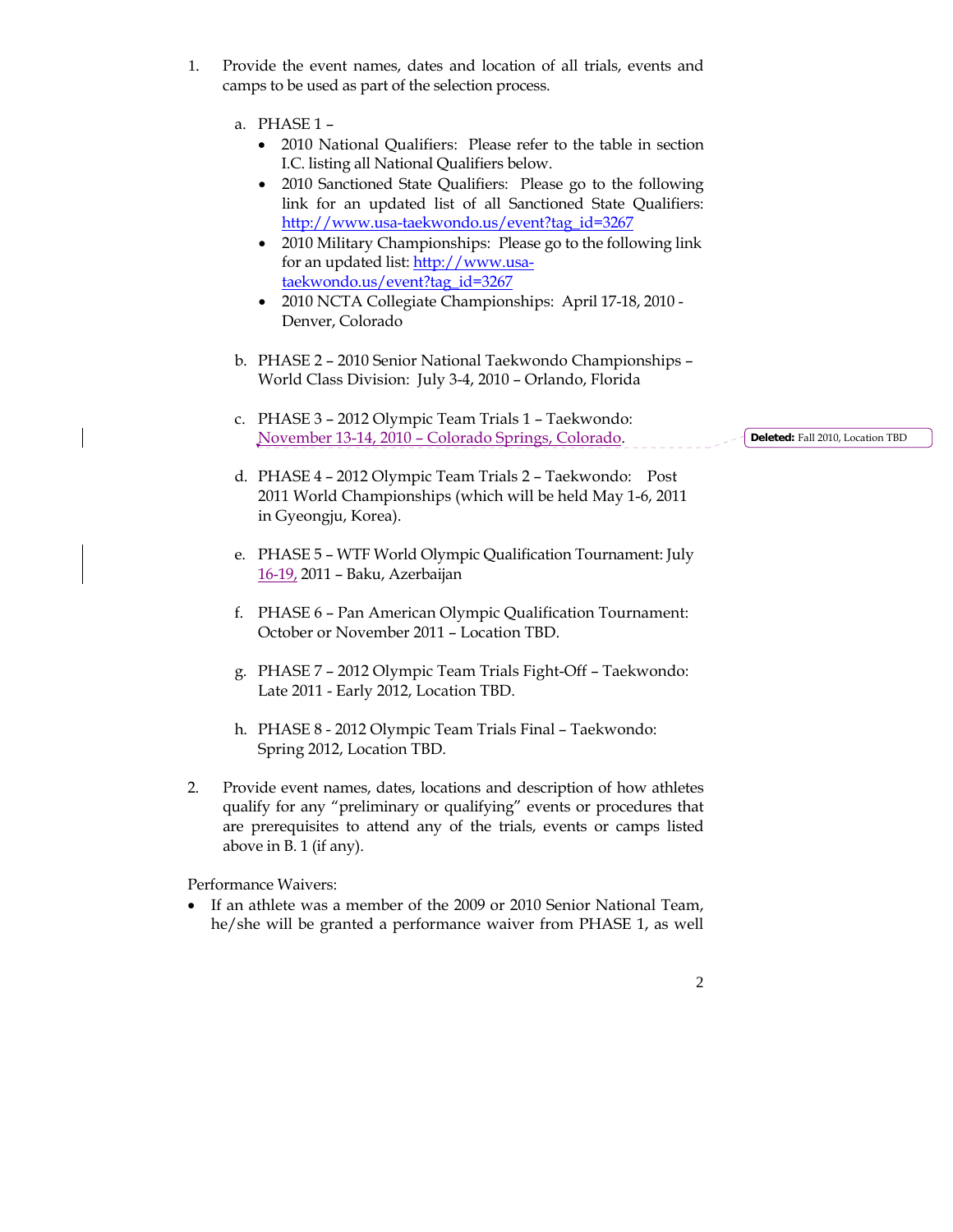as PHASE 2 – 2010 Senior National Taekwondo Championships – World Class Division, and granted an entry into PHASE 3 – 2012 Olympic Team Trials 1 – Taekwondo or PHASE 7 – 2012 Olympic Team Trials Fight-Off – Taekwondo (all phases outlined below).

- If 2009 & 2010 Senior National Team members choose to bypass their performance waivers, they may compete in PHASE 1 and qualify for and compete in PHASE 2 – 2010 Senior National Taekwondo Championships in the weight division of their choice, or they may choose to bypass PHASE 1 altogether and choose to compete in PHASE 2. However, they will forfeit their performance waiver into PHASE 3 – 2012 Olympic Team Trials 1 – Taekwondo and PHASE 7 – 2012 Olympic Team Trials Fight-Off – Taekwondo, and must meet the performance criteria outlined below for each applicable phase they choose to participate in order to advance to and compete in PHASE 3 – 2012 Olympic Team Trials 1 – Taekwondo and/or PHASE 7 – 2012 Olympic Team Trials Fight-Off – Taekwondo.
- C. Provide a comprehensive, step-by-step description of the method that explains how athletes will go through the selection process to become Team nominees (including maximum Team size).

# **PHASE 1: 2010 National Qualifiers, 2010 Sanctioned State Qualifiers, 2010 Military Championships, and 2010 NCTA Collegiate Championships**

Weight Divisions:

There will be eight (8) male and eight (8) female weight divisions contested in each tournament in PHASE 1.

| Men's division |                        | Women's division |                        |
|----------------|------------------------|------------------|------------------------|
| Under 54kg     | Not exceeding 54kg     | Under 46kg       | Not exceeding 46 kg    |
| Under 58kg     | Over 54 $\text{kg} \&$ | Under 49kg       | Over $46 \text{ kg}$ & |
|                | Not exceeding 58 kg    |                  | Not exceeding 49 kg    |
| Under 63kg     | Over 58 $\text{kg} \&$ | Under 53kg       | Over 49 $\text{kg} \&$ |
|                | Not exceeding 63 kg    |                  | Not exceeding 53 kg    |
| Under 68kg     | Over $63 \text{ kg}$ & | Under 57kg       | Over 53 $\text{kg} \&$ |
|                | Not exceeding 68 kg    |                  | Not exceeding 57 kg    |
| Under 74kg     | Over $68 \text{ kg}$ & | Under 62kg       | Over 57 $\text{kg} \&$ |
|                | Not exceeding 74 kg    |                  | Not exceeding 62 kg    |
| Under 80kg     | Over $74 \text{ kg}$ & | Under 67kg       | Over $62 \text{ kg}$ & |
|                | Not exceeding 80 kg    |                  | Not exceeding 67 kg    |
| Under 87kg     | Over $80 \text{ kg}$ & | Under 73kg       | Over $67$ kg $\&$      |
|                | Not exceeding 87 kg    |                  | Not exceeding 73 kg    |
| Over 87kg      | Over 87 kg             | Over 73kg        | Over 73 kg             |

**Deleted:** <#>All athletes receiving performance waivers may move up or down one weight division from what they were when they were a team member in 2009 or 2010 without forgoing their performance waiver to PHASE 3 – 2012 Olympic Team Trials 1 – Taekwondo.¶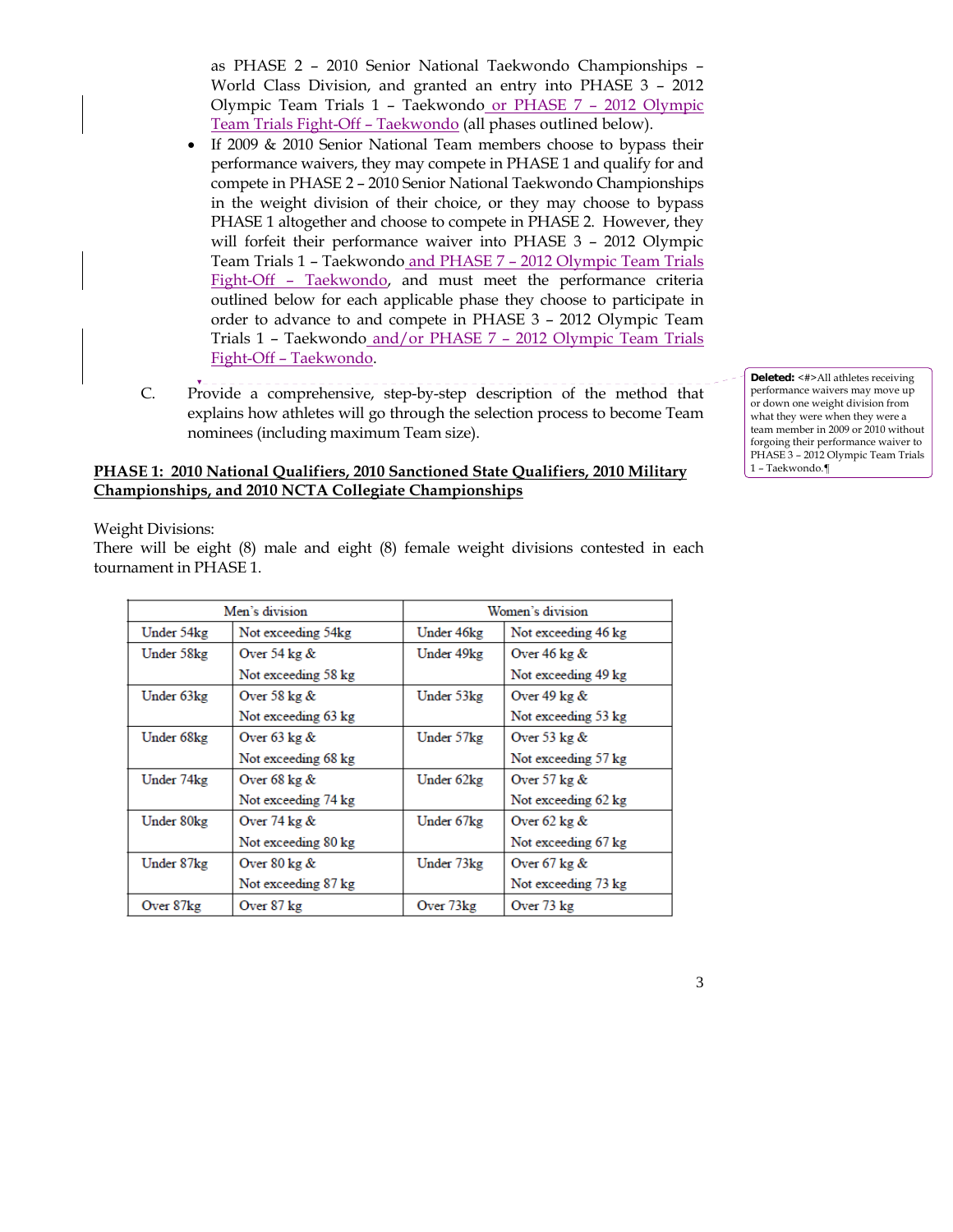Competition Format – Single Elimination:

In PHASE 1, all tournaments will be single elimination format. In single elimination format, the loser of each match is immediately eliminated from the competition bracket.

Seeding Criteria:

In PHASE 1, there will be no seeding criteria. All athletes will be seeded randomly.

#### 2010 National Qualifiers

The top four (4) athletes per gender in the eight (8) WTF Senior weight divisions from each of the 2010 National Qualifiers advance to PHASE 2 – 2010 Senior National Taekwondo Championships - World Class Division (July 2010 – Orlando, FL).

| <b>2010 USAT National</b><br><b>Oualifier #1</b>                                | U.S. Olympic<br><b>Training Center</b> |                  | Colorado     | 03/06/10 |
|---------------------------------------------------------------------------------|----------------------------------------|------------------|--------------|----------|
| 2010 USAT National<br><b>Oualifier #2</b>                                       | Toyota Arena                           | York             | Pennsylvania | 03/27/10 |
| <b>2010 USAT National</b><br>Selland Arena<br><b>Oualifier #3</b>               |                                        | Fresno           | California   | 04/10/10 |
| <b>2010 USAT National</b><br>Dallas Convention<br><b>Oualifier</b> #4<br>Center |                                        | Dallas           | Texas        | 05/08/10 |
| 2010 USAT National<br>Embry-Riddle<br>University<br><b>Oualifier #5</b>         |                                        | Daytona<br>Beach | Florida      | 05/22/10 |

2010 Sanctioned State Qualifiers

• Please go to the following link for an updated list of all Sanctioned State Qualifiers: http://www.usa-taekwondo.us/event?tag\_id=3267

The top finisher or finishers (as defined below) per gender in the eight (8) Senior Black Belt weight divisions from each 2010 Sanctioned State Qualifier will advance to PHASE 2 – 2010 Senior National Taekwondo Championships – World Class Division (Orlando, FL - July 2010).

If a 2010 Sanctioned State Qualifier has an overall total of 0 – 399 individual competitors (across all divisions), the 1st place finisher per gender in the eight (8) Black Belt weight divisions will advance to PHASE 2. If a Sanctioned State Qualifier has an overall total of 400-600 individual competitors, the 1st and 2nd place finishers per gender in the eight (8) Black Belt weight divisions will advance to PHASE 2. If a Sanctioned State Qualifier has an overall total of over 600 individual competitors then the top 4 finishers (semi-finalists) per gender in the eight (8) Black Belt weight divisions will advance to PHASE 2.

A competitor that has qualified through a 2010 National Qualifier in PHASE 1 may qualify only once within the same weight division for the PHASE 2 – 2010 Senior National

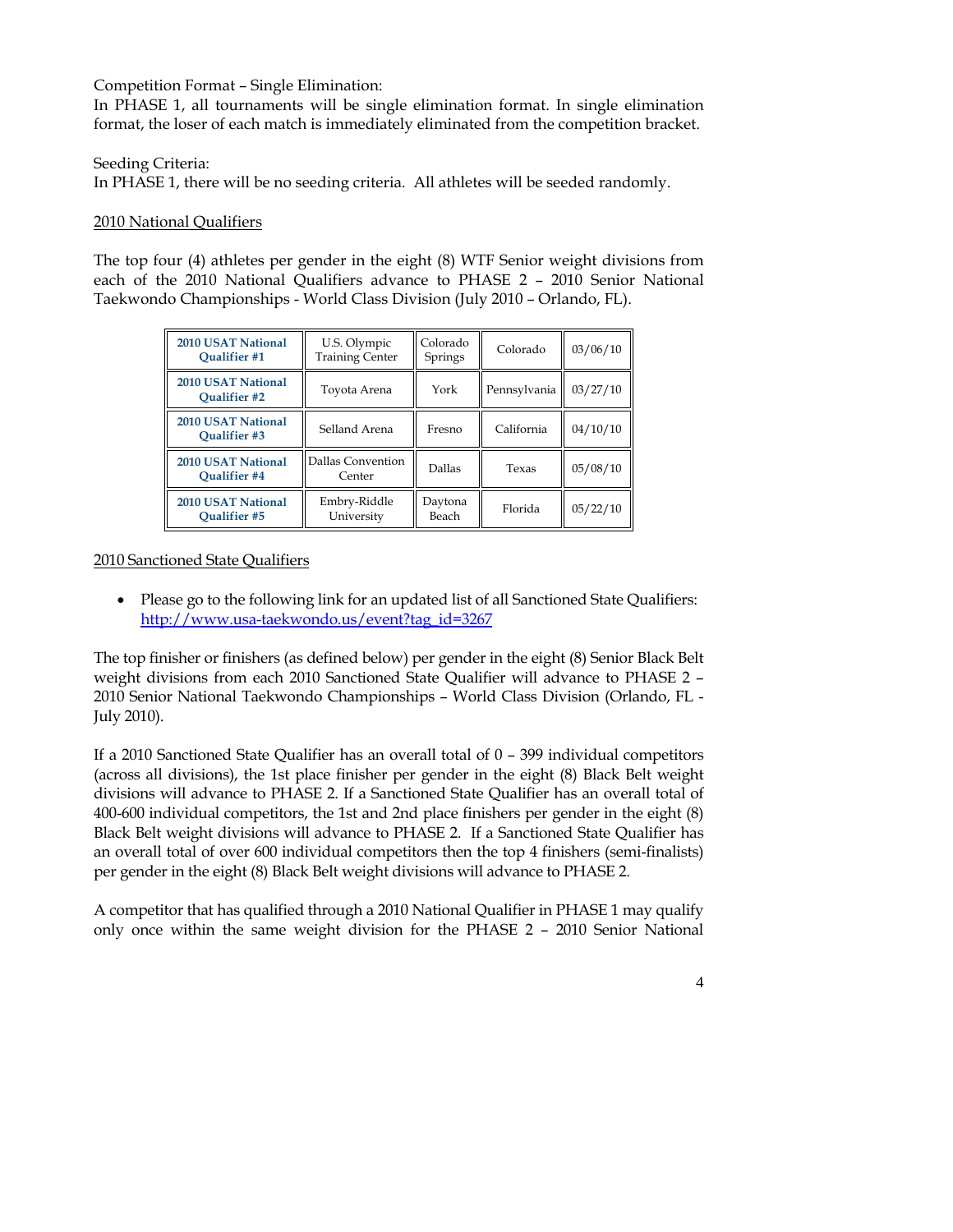Taekwondo Championships – World Class Division. Once a competitor has qualified for PHASE 2, they WILL NOT be allowed to compete in other tournaments in PHASE 1 within the same weight division. These athletes will, however, be allowed to compete and qualify for PHASE 2 in a different weight division at these tournaments.

A competitor that has qualified for PHASE 2 at a 2010 Sanctioned State Qualifier, 2010 Military Championships, or 2010 NCTA Collegiate Championships in PHASE 1 may compete at a 2010 National Qualifier in the same weight division in which he/she has already qualified in an attempt to better his/her seed.

All athletes who qualify in two weight divisions must declare, by the late registration deadline of the PHASE 2 – 2010 Senior National Taekwondo Championships, as to which weight division they will participate. Athletes cannot participate in more than one weight division at the PHASE 2 – 2010 Senior National Taekwondo Championships.

In past years, the winner of the Elite Open Division (now called the Grassroots Division) at the Senior National Taekwondo Championships advanced to the World Class Division. This athlete will no longer automatically advance to the World Class Division. If an athlete wants to qualify for the World Class Division of the PHASE 2 – 2010 Senior National Taekwondo Championships, they must do so through either the 2010 National Qualifiers, 2010 Sanctioned State Qualifiers, 2010 Military Championships, or 2010 NCTA Collegiate Championships in PHASE 1.

# 2010 Military Championships and 2010 NCTA Collegiate Championships

- Please go to the following link for an updated list of all 2010 Military Championships: http://www.usa-taekwondo.us/event?tag\_id=3267
- The 2010 NCTA Collegiate Championships will be held April 17-18, 2010, in Denver, Colorado.

The top four (4) athletes per gender in the eight (8) Black Belt weight divisions from the 2010 Military Championships and 2010 NCTA Collegiate Championships will advance to PHASE 2 – 2010 Senior National Taekwondo Championships - World Class Division (July 2010 – Orlando, FL).

# **PHASE 2: 2010 Senior National Taekwondo Championships, World Class Division**

Weight Divisions:

There will be eight (8) male and eight (8) female weight divisions contested in PHASE 2.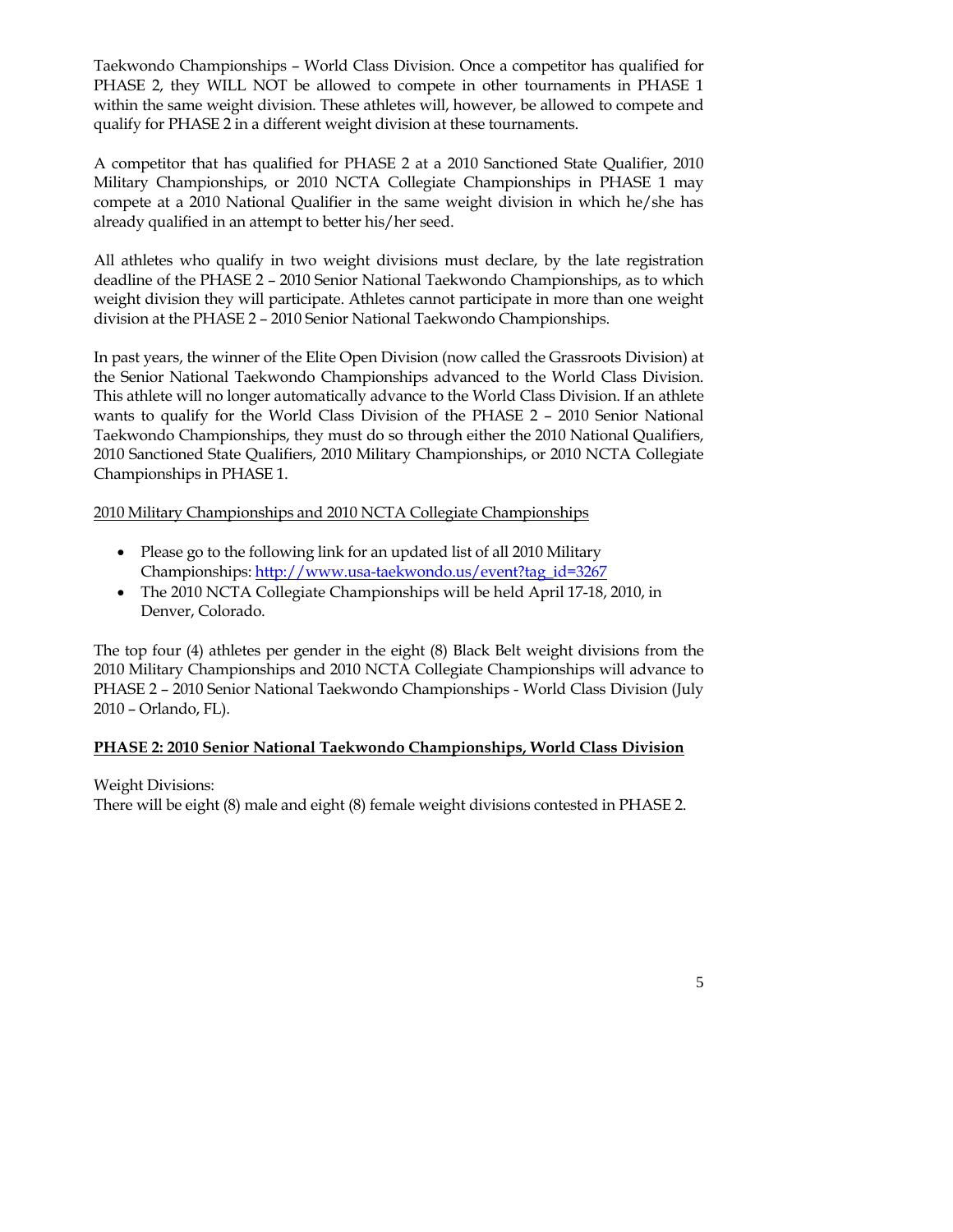| Men's division |                        | Women's division |                        |
|----------------|------------------------|------------------|------------------------|
| Under 54kg     | Not exceeding 54kg     | Under 46kg       | Not exceeding 46 kg    |
| Under 58kg     | Over 54 $\text{kg} \&$ | Under 49kg       | Over $46 \text{ kg}$ & |
|                | Not exceeding 58 kg    |                  | Not exceeding 49 kg    |
| Under 63kg     | Over 58 $\text{kg} \&$ | Under 53kg       | Over 49 $\text{kg} \&$ |
|                | Not exceeding 63 kg    |                  | Not exceeding 53 kg    |
| Under 68kg     | Over $63$ kg $\&$      | Under 57kg       | Over 53 $\text{kg} \&$ |
|                | Not exceeding 68 kg    |                  | Not exceeding 57 kg    |
| Under 74kg     | Over $68 \text{ kg}$ & | Under 62kg       | Over $57$ kg $\&$      |
|                | Not exceeding 74 kg    |                  | Not exceeding 62 kg    |
| Under 80kg     | Over $74 \text{ kg}$ & | Under 67kg       | Over $62$ kg $\&$      |
|                | Not exceeding 80 kg    |                  | Not exceeding 67 kg    |
| Under 87kg     | Over $80 \text{ kg}$ & | Under 73kg       | Over $67 \text{ kg}$ & |
|                | Not exceeding 87 kg    |                  | Not exceeding 73 kg    |
| Over 87kg      | Over 87 kg             | Over 73kg        | Over 73 kg             |

The athletes who are eligible to advance from each of the tournaments in PHASE 1, as defined above, will be eligible to compete in PHASE 2 – 2010 Senior National Taekwondo Championships - World Class Division (Orlando, FL – July 2010), as well as any athlete who qualified through the Performance Waiver process and chooses to participate in PHASE 2.

Competition Format – Single Elimination:

PHASE 2 will be single elimination format. In single elimination format, the loser of each match is immediately eliminated from the competition bracket.

#### Seeding Criteria:

Athletes qualifying through PHASE 1 are required to compete in the SAME weight division in which they qualified for PHASE 2 - 2010 Senior National Taekwondo Championships – World Class Division. Athletes who qualify in two weight divisions must declare by the late registration deadline of the 2010 Senior National Taekwondo Championships as to which weight division they will participate.

2010 Senior National Team Members, 2009 Senior National Team Members and 2010 Senior National B-Team Members can move up or down one weight division without forgoing their seeding criteria in PHASE 2.

Seeding for each weight division will be administered by the prioritized list below:

- 1. 2010 Senior National Team Members
- 2. 2009 Senior National Team Members
- 3. 2010 Senior National B-Team Member who wins a medal at the 2010 U.S. Open –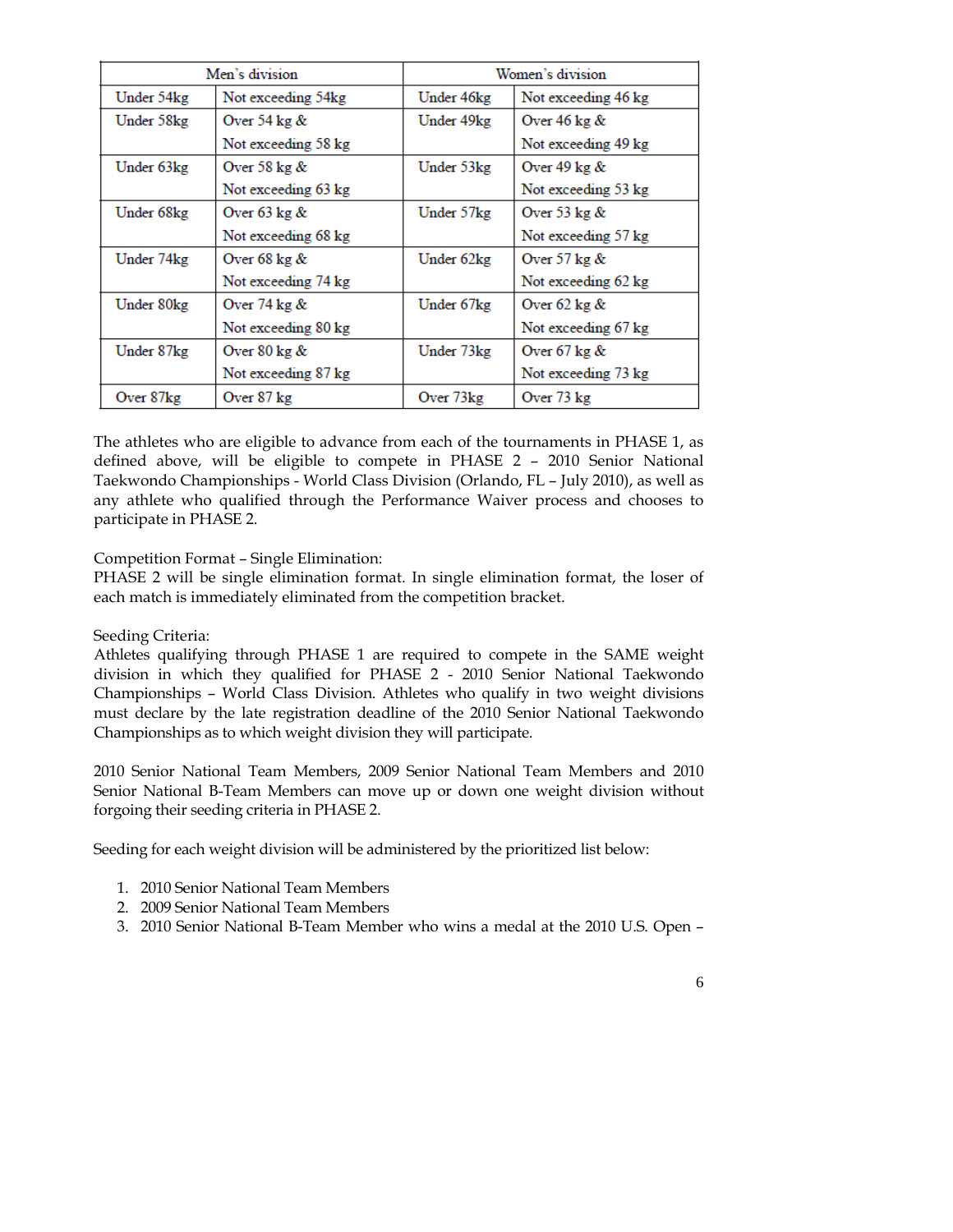Per value, Gold, Silver, Bronze.

- 4. This is followed by a random draw of all 2010 Senior National B-Team members.
- 5. This is followed by a random draw of all 1st place finishers from the 2010 National Qualifiers with the first draw being the higher of the seeds remaining to be filled, continuing until there are no more 1st place finishers to be seeded.
- 6. This is followed by a random draw of all 2nd place finishers from the 2010 National Qualifiers with the first draw being the higher of the seeds remaining to be filled, continuing until there are no more 2nd place finishers to be seeded.
- 7. This is followed by a random draw of all 3rd place finishers from the 2010 National Qualifiers with the first draw being the higher of the seeds remaining to be filled, continuing until there are no more 3rd place finishers to be seeded.
- 8. This is followed by a random draw of all 1st place finishers from a 2010 Sanctioned State Qualifier with the first draw being the higher of the seeds remaining to be filled, continuing until there are no more 1st place finishers to be seeded.
- 9. This is followed by a random draw of all 2nd place finishers from a 2010 Sanctioned State Qualifier with the first draw being the higher of the seeds remaining to be filled, and progressing until the final seed is set.
- 10. This is followed by a random draw of all athletes qualifying from the 2010 Military Championships and 2010 NCTA Collegiate Championships.

The draws will be completed after weigh-in by members of the USA Taekwondo Staff.

The top two (2) athletes per gender in each of the eight (8) weight divisions at the PHASE 2 – 2010 Senior National Taekwondo Championships – World Class Division, as well as any athletes who were granted a performance waiver, advance to PHASE 3 – 2012 Olympic Team Trials 1 – Taekwondo and/or PHASE 7 – 2012 Olympic Team Trials Fight-Off – Taekwondo.

# **PHASE 3: 2012 Olympic Team Trials 1 – Taekwondo**

Weight Divisions:

There will be two (2) male weight divisions and one (1) female weight division contested in PHASE 3.

To determine which weight categories will be contested by eligible athletes for PHASE 3 in order to advance to PHASE 5 – WTF World Olympic Qualification Tournament and, if necessary, the PHASE 6 – Pan American Olympic Qualification Tournament, USAT developed discretionary criteria based off of past performance (for PHASE 3) as well as future performance at the 2011 World Taekwondo Championships (for PHASE 4) (see II.A. and II.B. below). Part one (1) of the discretionary criteria determined the following weight categories will be contested by the U.S. Team at the PHASE 5 – World Olympic Qualification Tournament and, if necessary, the PHASE 6 – Pan American Olympic Qualification Tournament.

| Men's Events                     | Women's Events                   |
|----------------------------------|----------------------------------|
| Over 58 kg & not exceeding 68 kg | Over 49 kg & not exceeding 57 kg |
| Over 68 kg & not exceeding 80 kg | $**$                             |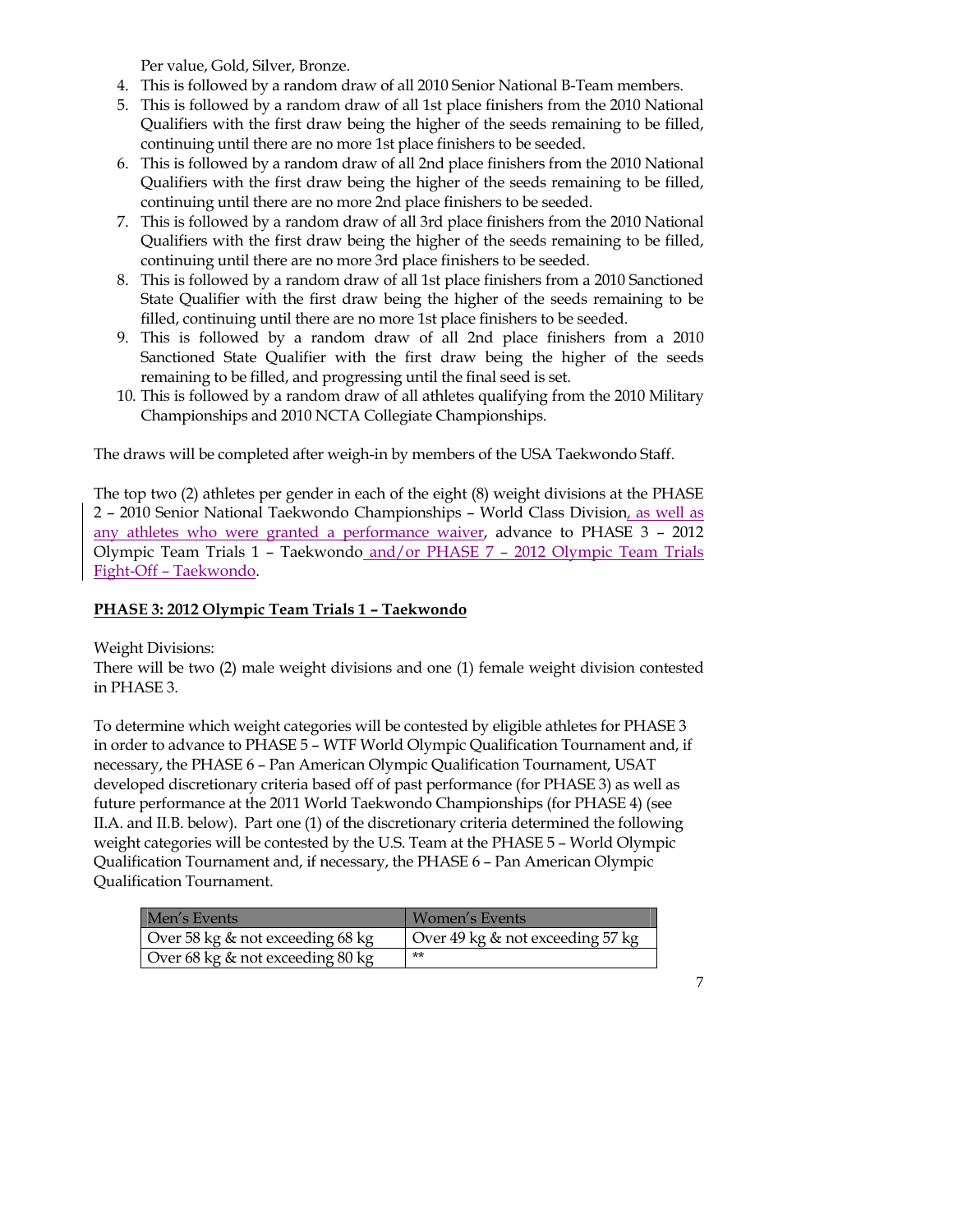\*\*Due to insufficient results, the final female Olympic weight division will be determined by Part 2 of the discretionary criteria after the 2011 World Taekwondo Championships. This division will be contested in PHASE 4 - 2012 Olympic Team Trials 2 – Taekwondo, if necessary.

The top two (2) athletes per gender in each of the eight (8) weight divisions from the PHASE 2 – 2010 Senior National Taekwondo Championships – World Class Division, and those athletes receiving performance waivers are eligible to compete in the PHASE 3 – 2012 Olympic Team Trials 1 – Taekwondo. Eligible athletes can compete in the weight division of their choice at the PHASE 3 – 2012 Olympic Team Trials 1 – Taekwondo. All qualified athletes must declare by the late registration deadline of PHASE 3 – 2012 Olympic Team Trials 1 – Taekwondo as to which weight divisions they will participate. Athletes cannot switch weight divisions after the late registration deadline.

If five (5) or less athletes register and make weight for a single weight division, the athletes will compete in a Round Robin Competition Format as outlined below. The top two (2) athletes per gender, per weight division from the round robin format will advance to the Round Robin Fight-Off, which will occur on the same dates immediately following the conclusion of the round robin matches. In the fight-off format, the winner from the Round Robin Competition Format only needs to win once to be declared the winner of PHASE 3, while the athlete who placed second in the Round Robin Competition Format will need to win twice to be declared the winner of PHASE 3. The winner in each weight division of PHASE 3 – 2012 Olympic Team Trials 1 – Taekwondo earns a spot on the 2012 Olympic Games Qualification Team and will compete in PHASE 5 – WTF World Olympic Qualification Tournament (as well as the PHASE 6 – Pan American Olympic Qualification Tournament, if necessary).

If more than five (5) athletes register and make weight in a single weight division, the athletes will compete in a Double Elimination Format with seeding as outlined below. The winner of the Double Elimination Bracket in each weight division is determined the winner of PHASE 3. The winner in each weight division of PHASE 3 – 2012 Olympic Team Trials 1 – Taekwondo earns a spot on the 2012 Olympic Games Qualification Team and will compete in PHASE 5 – WTF World Olympic Qualification Tournament (as well as the PHASE 6 – Pan American Olympic Qualification Tournament, if necessary).

#### INJURY WAIVERS:

 There will be an Injury Waiver procedure that applies to 2009 World Championship medalists competing in PHASE 3 under certain extenuating circumstances. Please see Attachment B for the specifics of said Injury Waiver provisions.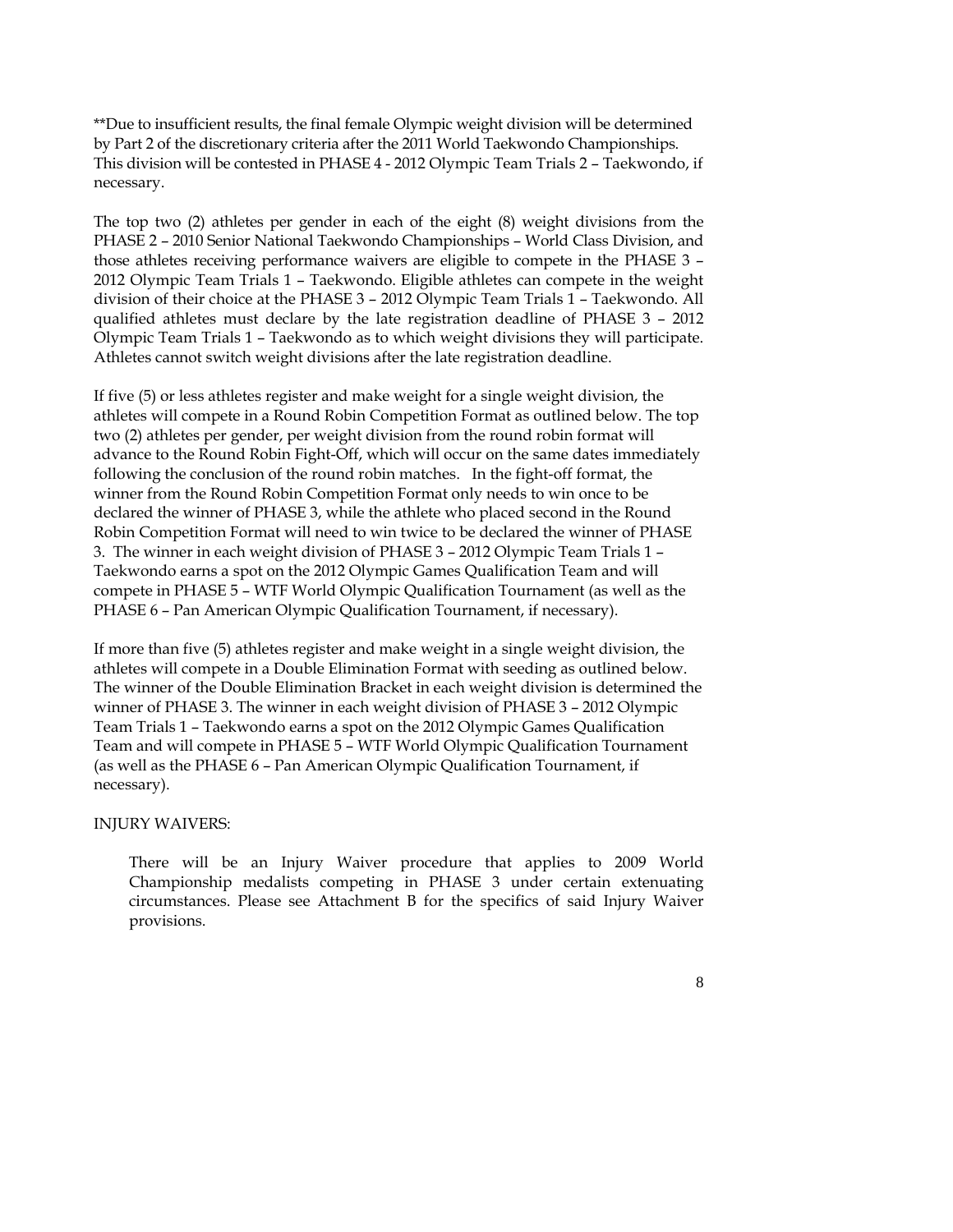#### **Round Robin Competition Format Explanation (for divisions with 5 or less athletes):**

The round robin tournament format consists of all individuals playing each other one time. The round robin format has fixed schedules; all athletes know exactly who they play and what time they play them, which offers some advantage to athletes in preparing for the tournament and upcoming games. Seeding does not affect the outcome because the cumulative results of all games played determine final standings.

The top two finishers per gender and weight division from the round robin format will advance to the Round Robin Fight-Off, which will occur on the same dates immediately following the conclusion of the round robin matches. In the fight-off format, the winner from the Round Robin Competition Format only needs to win once to be declared the winner of PHASE 3, while the athlete who placed second in the Round Robin Competition Format will need to win twice to be declared the winner of PHASE 3.

#### The Drawing of Lots for Round Robin:

The Drawing of Lots will take place at registration as each athlete checks-in for the event. Each weight division will have a separate bag with a ping pong ball with the number of seeds competing within the weight division. Each athlete will pick one ping pong ball from the bag which will be their corresponding seed. The seed of the athlete will be represented on the schedule which will be dispersed to the athletes at registration. The drawing of lots will be completed for each weight division. If a preregistered athlete does not show for weigh-in or does not make weight, his or her matches corresponding with his or her seed will remain in the schedule and no result will be determined for those matches.

The following tie-breaking procedure will be administered to determine the top finishers should this scenario arise.

- 1. 2-way tie in round robin competition:
	- This tie will be broken based upon head-to-head competition. If only two athletes have identical records, then the winner of the head-to-head competition shall be designated the number one seed and the loser of the head-to-head competition will be declared the number two seed.
- 2. 3-way tie in round robin competition:
	- Each athlete will participate in the drawing of lots to determine the fight match-ups which will be as follows:
		- i. Match #1 Draw B v. Draw C
		- ii. Draw A receives a bye
		- iii. Match #2 Winner of Match #1 v. Draw A
		- iv. Determining Results
			- 1. The winner of Match #2 is declared the number one seed.
			- 2. The loser of Match #2 is declared the number two seed.
				- a. The number one and number two seed will participate in a
					- 9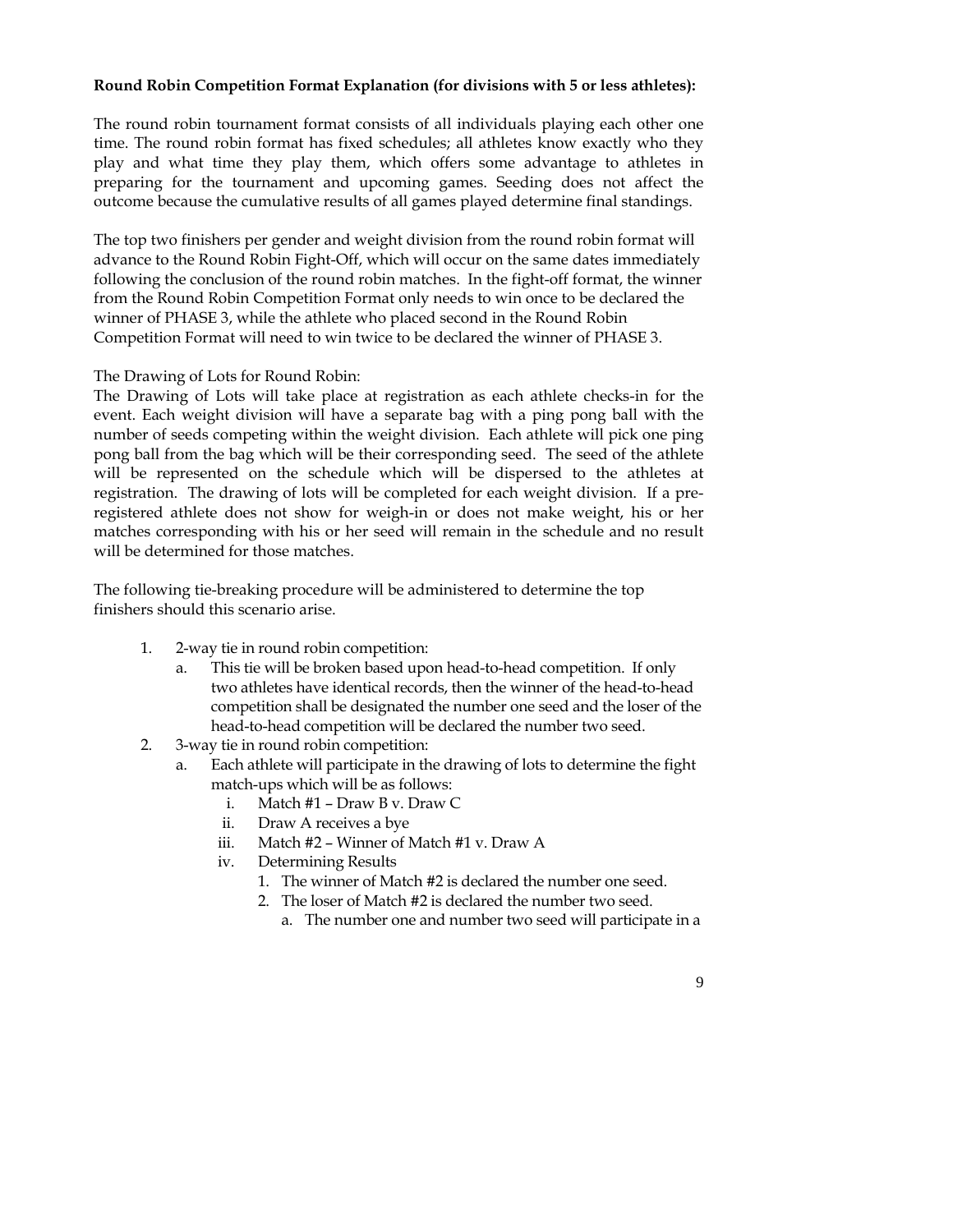#### Fight-Off.

3. The loser of Match #1 is declared the 3rd place finisher.

# **Double Elimination Format Explanation (for divisions with more than 5 athletes):**

Two defeats eliminate an entry in this tournament format. The losers in the first rounds move into the Loser's Bracket. The athletes that advance farthest in each bracket meet each other in the final match. Should the winner of the Loser's Bracket defeat the winner of the Winner's Bracket, the athletes will compete in another match immediately following to determine the winner of the championship.

Byes are distributed in the first round of the original elimination brackets as in a single elimination tournament.

For double elimination all athletes will be seeded. Athletes do not need to compete in the same weight divisions in which they competed in PHASES 1 or 2 in order to receive a seed.

Seeding for each weight division will be administered by the prioritized list below:

- 1. 2008 Olympic Team Member who won a medal at the 2008 Olympic Games Per value, Gold, Silver, Bronze.
- 2. 2009 Senior National Team Member who won a medal at the 2009 World Championships – Per value, Gold, Silver, Bronze.
- 3. This is followed by a random draw of all 2010 Senior National Team Members.
- 4. This is followed by a random draw of all remaining 2009 Senior National Team Members.
- 5. This is followed by a random draw of all 1st place finishers from the PHASE 2 2010 Senior National Taekwondo Championships – World Class Division.
- 6. This is followed by a random draw of all  $2<sup>nd</sup>$  place finishers from the PHASE 2 2010 Senior National Taekwondo Championships – World Class Division.

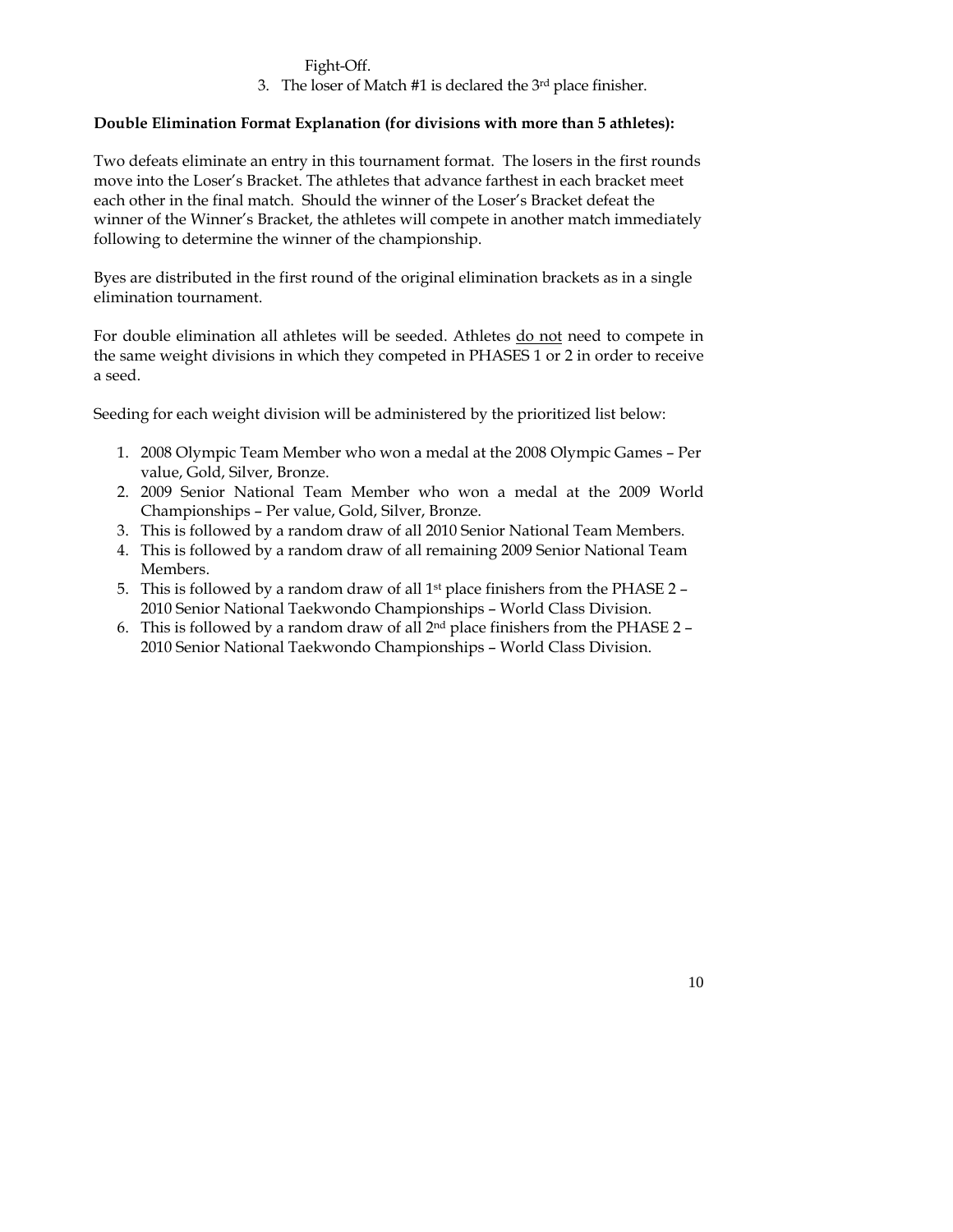# Double Elimination Example Bracket

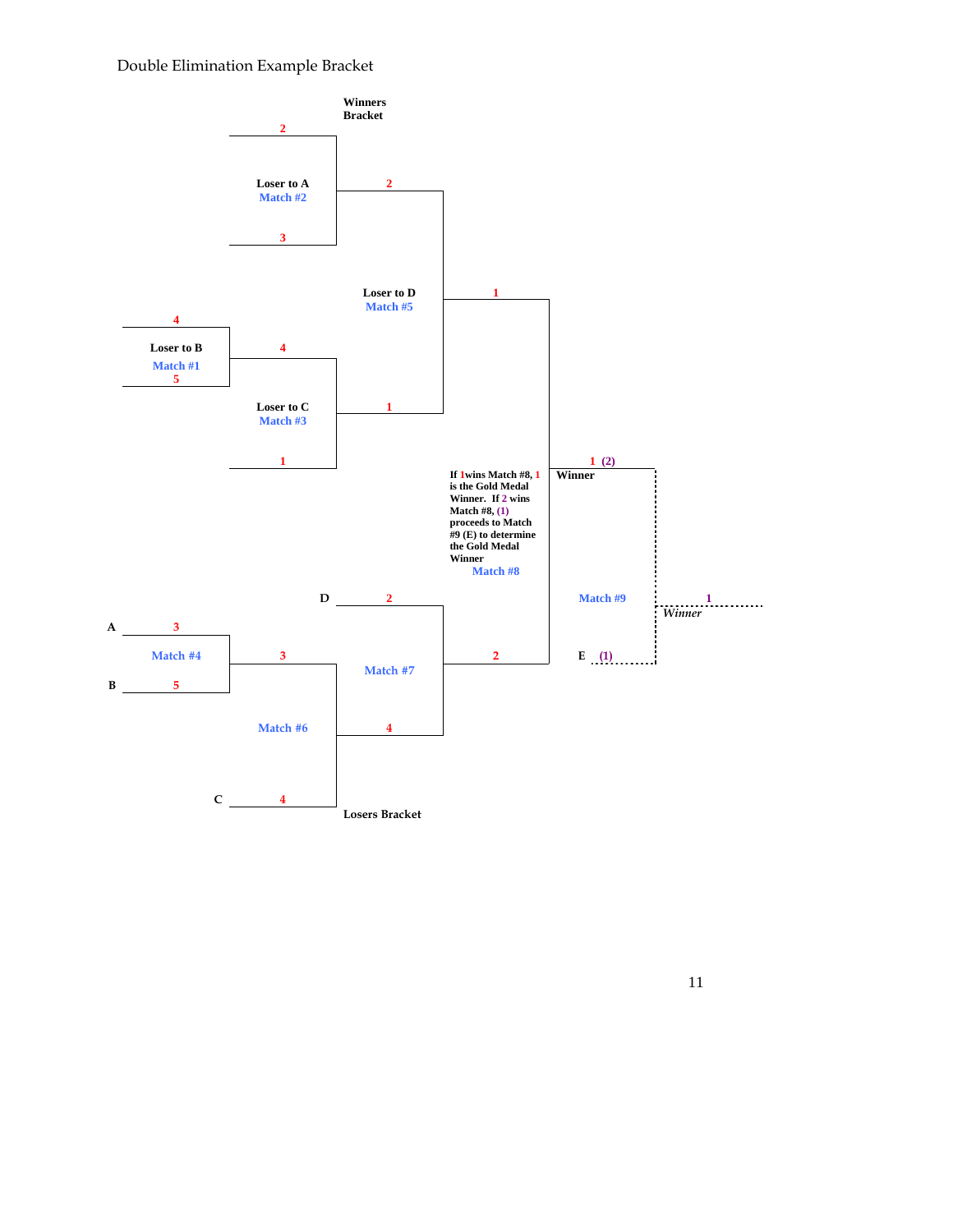# **PHASE 4: 2012 Olympic Team Trials 2 – Taekwondo**

Weight Divisions:

There will be a maximum of one (1) female weight division contested in PHASE 4.

To determine which weight category will be contested by the U.S. Team at the PHASE 5 – WTF World Olympic Qualification Tournament and, if necessary, the PHASE 6 – Pan American Olympic Qualification Tournament, USAT developed discretionary criteria based off of past performance as well as future performance at the 2011 World Taekwondo Championships (see II.A. and II.B. below).

Part 2 – Weight Division Selection for PHASE 4 of the discretionary criteria will determine the final female weight category that will be contested by the U.S. Team at the PHASE 5 – WTF World Olympic Qualification Tournament and, if necessary, the PHASE 6 – Pan American Olympic Qualification Tournament. This division will be contested in PHASE 4 – 2012 Olympic Team Trials 2 – Taekwondo, if necessary\*.

Only one of the following combined Olympic weight categories will be contested in PHASE 4, if necessary.

| Women's Events                                                                           |
|------------------------------------------------------------------------------------------|
| Group 1 – Olympic Fly:                                                                   |
| Not exceeding 49 kg (consists of standard Fin & Fly weight categories)                   |
| Group 3 – Olympic Welter:                                                                |
| Over 57 kg & not exceeding 67 kg (consists of standard Light & Welter weight categories) |
| Group 4 – Olympic Heavy:                                                                 |
| Over 67 kg (consists of standard Middle & Heavy weight categories)                       |

# **\* If Part 2 of the discretionary criteria determines an athlete by name to compete at the PHASE 5 – WTF World Olympic Qualification Tournament, there will be no need for PHASE 4.**

Because the WTF World Championships do not contest the combined Olympic weight categories [there are eight (8) weight categories per gender at the World Championships, rather than only four (4) as in the Olympic Games], the following scenario may create the need for a tie-breaker:

If there is a tie across two weight categories that would be combined as one Olympic weight category (i.e., Fin & Fly, Light & Welter, or Middle & Heavy) based on results from the 2011 World Championships and after Part 2 of the discretionary criteria (see section II.B.) has been applied, then the two athletes in the selected combined division that represented the USA at the 2011 WTF World Taekwondo Championships will face off in PHASE 4 – 2012 Olympic Team Trials 2 – Taekwondo. The winner of PHASE 4 - 2012 Olympic Team Trials 2 – Taekwondo earns a spot on the US Team to compete in PHASE 5 – WTF World Olympic Qualification Tournament (as well as the PHASE 6 – Pan American Olympic Qualification Tournament, if necessary).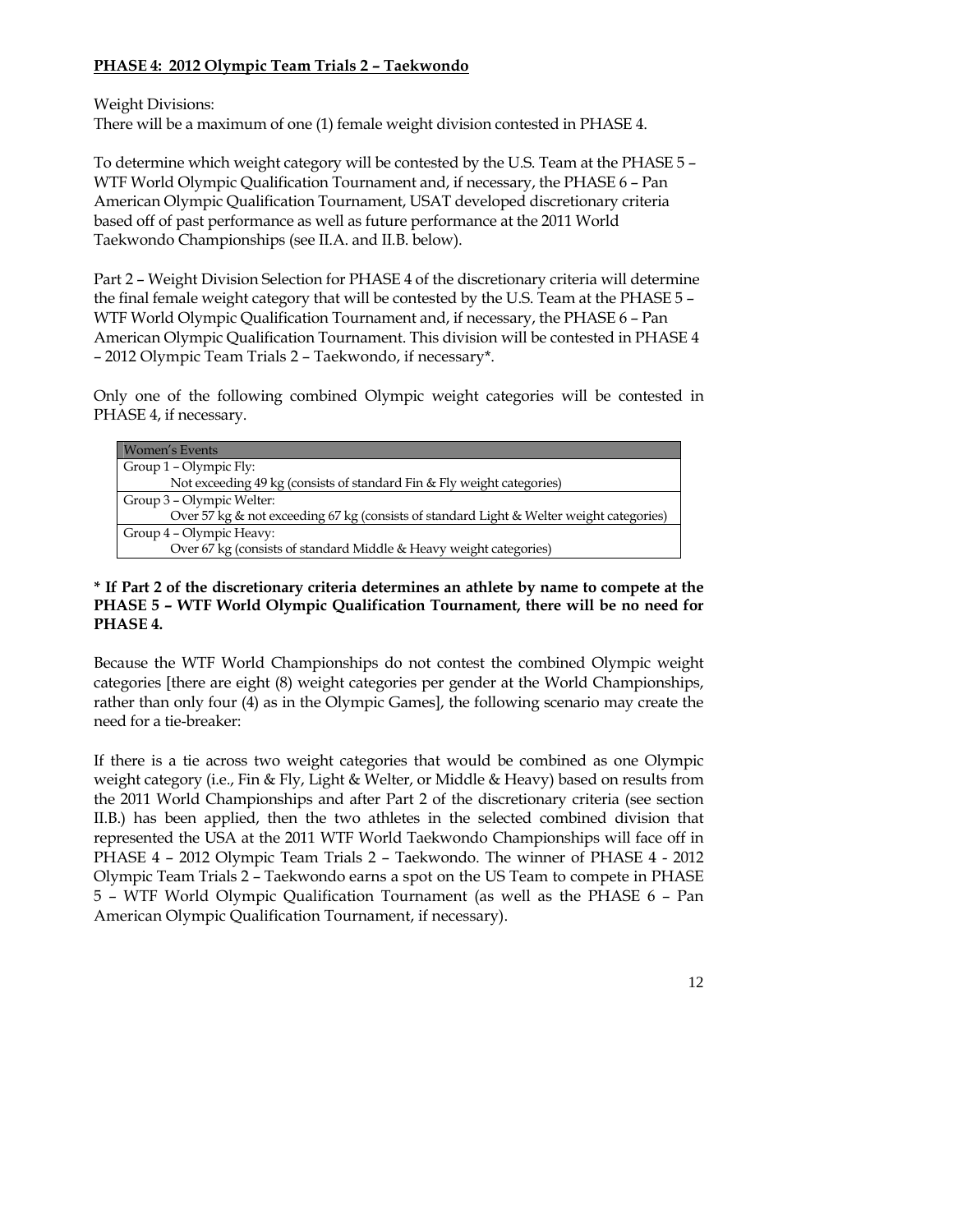# Competition Format – Best of 3 matches

The two athletes from the selected combined weight division that represented the USA at the 2011 WTF World Taekwondo Championships will fight-off in a best of 3 match competition format. The first athlete to win 2 matches is declared the winner of PHASE 4 – 2012 Olympic Team Trials 2 – Taekwondo and earns a spot on the US Team to compete in PHASE 5 – WTF World Olympic Qualification Tournament (as well as the PHASE 6 – Pan American Olympic Qualification Tournament, if necessary).

# **PHASE 5: WTF World Olympic Qualification Tournament**

In accordance with WTF Rules, to qualify the country in a weight division for the 2012 London Olympic Games, athletes named to the World Olympic Qualification Team will compete in the PHASE 5 – WTF World Olympic Qualification Tournament (July 2011 – Baku, Azerbaijan). As with the Olympic Games, each country may only enter two males and two females in different weight divisions at the PHASE 5 – WTF World Olympic Qualification Tournament. As per WTF Olympic Procedure 9.5.1 (http://www.wtf.org/wtf\_eng/site/rules/olympic.html), the top three (3) finishers, per gender, per weight division in the WTF World Olympic Qualification Tournament (PHASE 5) qualify for the Olympic Games. If the World Olympic Qualification Team Member qualifies his/her weight division by finishing in the top three (3), he/she will be nominated by USAT to the U.S. Olympic Committee to compete at the 2012 London Olympic Games.

If the athlete does not qualify his/her weight division, he/she will proceed to the PHASE 6 – Pan American Olympic Qualification Tournament (Date & Location TBD), where he/she will compete to qualify **only the weight division on behalf of the U.S., not him/herself by name.**

# **PHASE 6: Pan American Olympic Qualification Tournament**

The same athlete(s) that did not qualify the weight division at the PHASE 5 – WTF World Olympic Qualification Tournament will compete in the PHASE 6 – Pan American Olympic Qualification Tournament, to qualify ONLY the weight division on behalf of the U.S. The U.S. athlete will compete in the same weight division as he/she did at the PHASE 5 – WTF World Olympic Qualification Tournament.

# As per WTF Olympic Procedure 9.6.2

(http://www.wtf.org/wtf\_eng/site/rules/olympic.html), the top three (3) finishers, per gender, per weight division in the PHASE 6 – Pan American Olympic Qualification Tournament qualifies the weight division for their country for the 2012 Olympic Games, not the specific athlete by name. The final phases to determine the actual Olympic Team Member for any weight division that was qualified via PHASE 6 are PHASE 7 – 2012 Olympic Team Trials Fight-Off – Taekwondo and PHASE 8 – 2012 Olympic Team Trials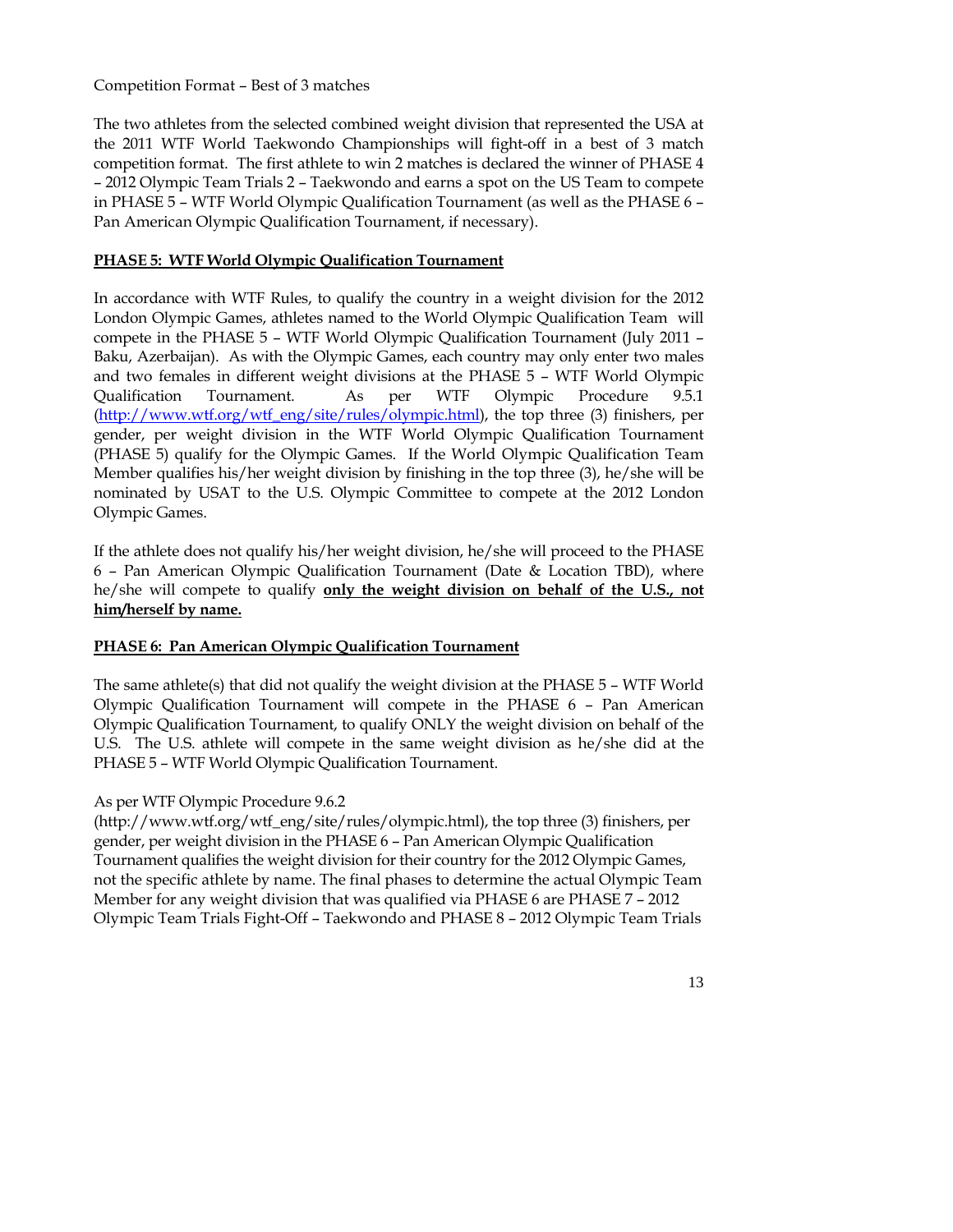Final – Taekwondo.

(NOTE: If the weight division was qualified via PHASE 5 – WTF World Olympic Qualification Tournament, then that athlete will be nominated by the USAT for the 2012 Olympic Team, and PHASES 6, 7, and 8 will not be needed for that weight division.)

# **PHASE 7: 2012 Olympic Team Trials Fight-Off – Taekwondo**

If any weight division is qualified via the PHASE 6 – Pan American Olympic Qualification Tournament, there will be two additional phases to determine the final Olympic Team Member(s) for the weight division(s). These phases are PHASE 7 - 2012 Olympic Team Trials Fight-Off – Taekwondo and PHASE 8 – 2012 Olympic Team Trials Final – Taekwondo.

PHASE 7 will determine the athlete who will compete against the athlete who qualified the weight division for the country at the PHASE 6 – Pan American Olympic Qualification Tournament in PHASE 8 – 2012 Olympic Team Trials Final – Taekwondo.

In PHASE 7, the athletes who advanced from PHASE 2 - 2010 Senior National Taekwondo Championships – World Class Division, and those athletes who received performance waivers are eligible to compete in the weight division qualified in PHASE 6 of their choice. The athlete(s) that qualified the weight division(s) for the country at the PHASE 6 – Pan American Olympic Qualification Tournament will not participate in PHASE 7 – 2012 Olympic Team Trials Fight-Off – Taekwondo and is granted a waiver into PHASE 8 – 2012 Olympic Team Trials Final – Taekwondo. PHASE 7 eligible athletes will compete in a trial with the same competition format as PHASE 3 - 2012 Olympic Team Trials 1 – Taekwondo with the same seeding criteria to be applied, if applicable. Eligible athletes must declare their weight division by the late registration deadline of PHASE 7 – 2012 Olympic Team Trials Fight-Off – Taekwondo.

The winner, per gender, per weight division from PHASE 7 will advance to PHASE 8 – 2012 Olympic Team Trials Final – Taekwondo.

#### **PHASE 8: 2012 Olympic Team Trials Final – Taekwondo**

The athlete(s) that qualified the weight division(s) for the country at the PHASE 6 – Pan American Olympic Qualification Tournament and the winner in each division from PHASE 7 - 2012 Olympic Team Trials Fight-Off – Taekwondo, will compete against each other in their respective Olympic weight division(s) in PHASE 8.

The athlete that qualified his/her weight division for the country at the PHASE 6 – Pan American Olympic Qualification Tournament must beat the winner of PHASE 7 only one time to be declared the winner, while the winner of PHASE 7 must beat the athlete that qualified the weight division for the country at the PHASE 6 – Pan American Olympic Qualification Tournament two matches in a row to be declared the winner.

**Deleted:** pool

14

**Deleted:** from PHASE 3 – 2012 Olympic Team Trials 1 – Taekwondo is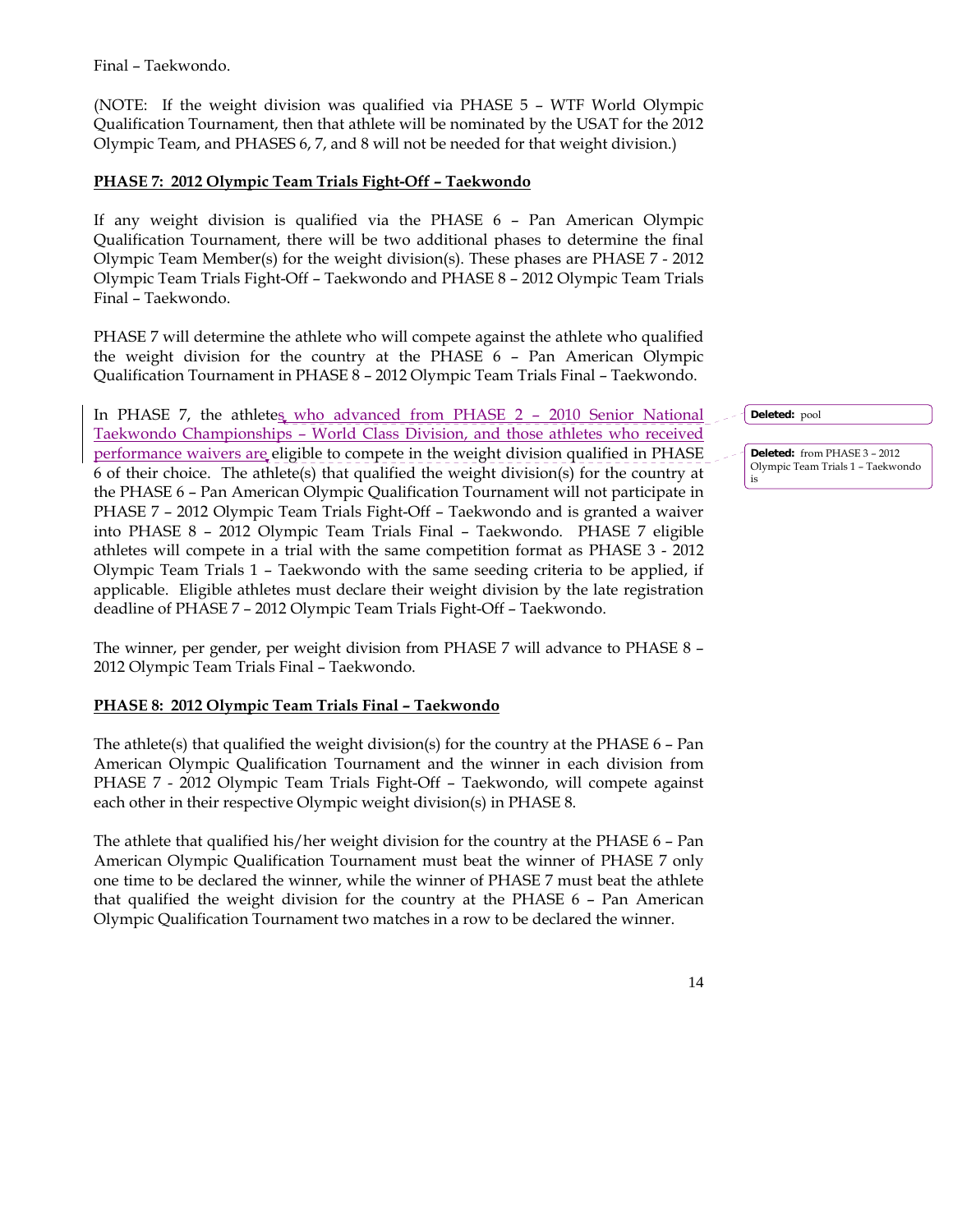The winner of PHASE 8 - 2012 Olympic Team Trials Final – Taekwondo, will be nominated to the U.S. Olympic Committee to compete at the 2012 London Olympic Games.

#### INJURY WAIVERS:

 There will be an Injury Waiver procedure that applies to 2009 and 2011 World Championship medalists competing in PHASE 8 under certain extenuating circumstances. Please see Attachment B for the specifics of said Injury Waiver provisions.

- D. Provide the names of all committees/groups who oversee the selection process, including the names and titles of the current members.
	- Mark Kaufmann, Director of Events, USA Taekwondo
	- Meredith Miller, Director of High Performance, USA Taekwondo
	- David Askinas, CEO, USA Taekwondo

# **II. DISCRETIONARY SELECTION (if applicable)**

A. Provide rationale for utilizing discretionary selection (if any):

The rationale for utilizing discretionary selection is based on the number of Olympic weight divisions available per country to qualify athletes for the Olympic Games. The International Olympic Committee and World Taekwondo Federation state that of the four (4) Olympic weight divisions per gender, a country can only participate in two male and two female weight divisions http://www.wtf.org/wtf\_eng/site/rules/olympic.html .

# **Weight Division Selection Criteria**

To determine the selected weight divisions, objective criteria are used to ensure an open and fair process. Therefore, historical results per weight division, as well as future results will determine the strongest weight divisions and best chance at qualifying a full Team and winning an Olympic medal. The following are the competitions taken into consideration:

- i. 2008 Olympic Games
- ii. 2009 World Championships
- iii. 2011 World Championships (May 1-6, 2011 Gyeongju, Korea)
- B. List the discretionary criteria and explain how they will be used (if any):

# **Part 1 – Weight division selection for PHASE 3 – 2012 Olympic Team Trials 1 – Taekwondo**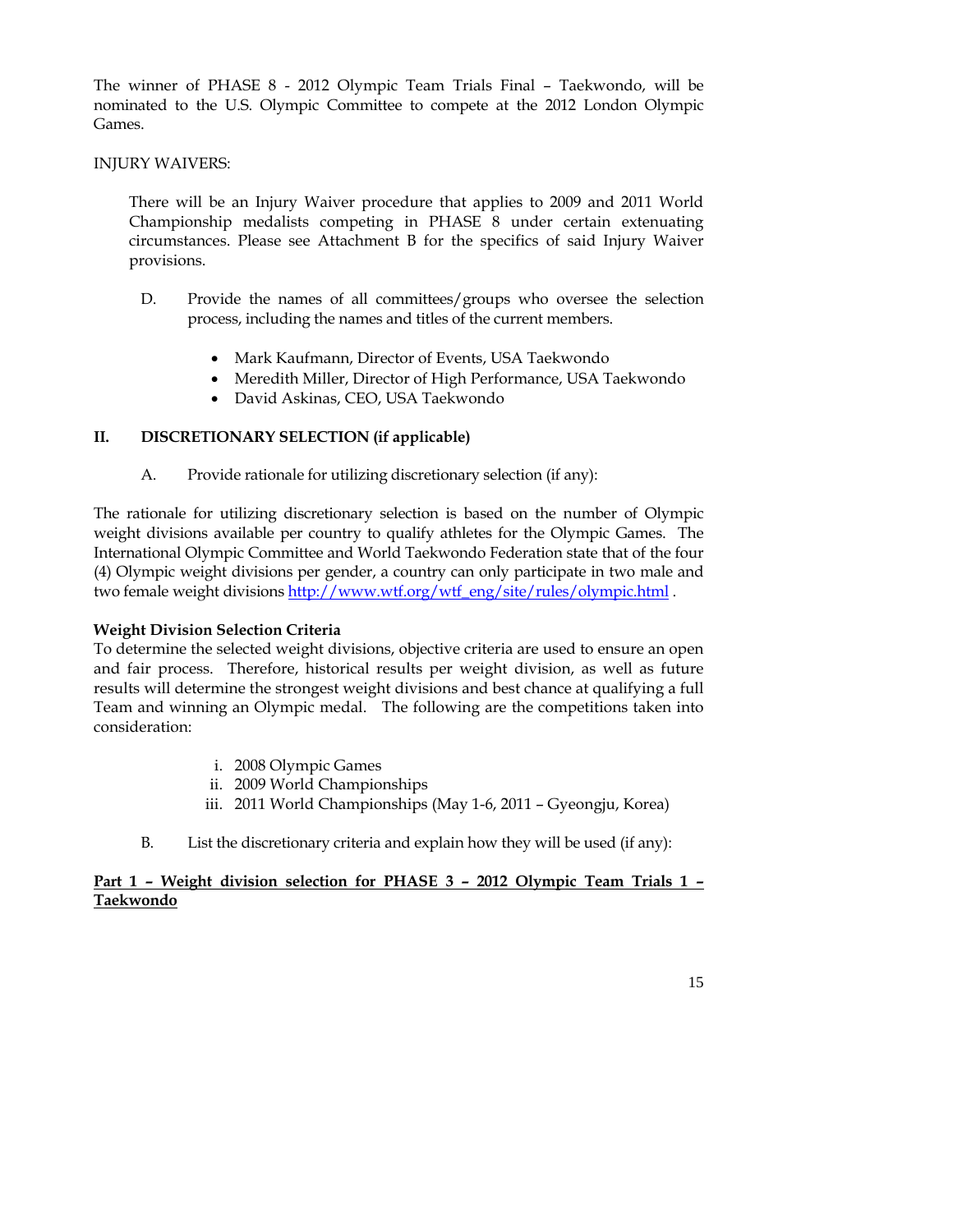To assist with the determination of the strongest weight division, the most objective method is utilizing a point system that was developed for the 2008 Beijing Olympic Games. The total medals won from each of the specified events, per defined Olympic weight division (Group 1 – Fly, Group 2 – Feather, etc.) will be granted points and the Olympic weight division with the most points at the conclusion of the 2009 World Championships will be nominated as the Olympic weight division to be pursued for Olympic qualification.

Because of the date change for the PHASE 5 – WTF World Olympic Qualification Tournament to July 2011, it would not be wise from a periodization and coaching perspective to select all divisions after the 2011 World Championships. Therefore, divisions with any point totals from the 2008 Olympic Games and/or the 2009 World Championships will be selected for the PHASE 3 – 2012 Olympic Team Trials 1 – Taekwondo.

USA Taekwondo has defined the Olympic weight divisions for point application and selection:

| Men's & Women's Olympic Weight Divisions |
|------------------------------------------|
|------------------------------------------|

| Group 1 – Olympic Fly     | Consists of standard Fin & Fly weight categories        |  |
|---------------------------|---------------------------------------------------------|--|
| Group 2 – Olympic Feather | Consists of standard Bantam & Feather weight categories |  |
| Group 3 – Olympic Welter  | Consists of standard Light & Welter weight categories   |  |
| Group 4 - Olympic Heavy   | Consists of standard Middle & Heavy weight categories   |  |

#### **Weighted Points Rationale**

In staying with USAT's mission of *Sustained Competitive Excellence*, winning medals over a sustained time frame, competitions from 2008 and 2009 are taken into consideration with the most recent being weighted the heaviest. Gold medals are weighted the heaviest followed by silver medals and then bronze. Finishes below a bronze medal are not considered.

#### **Points Applied**

Competitors in the eight (8) weight divisions from the 2009 World Championships are awarded points in the combined Olympic weight categories. For instance, the Olympic Heavy weight division will receive points from any 2009 World Championship medals won in both the Middle & Heavy weight divisions.

#### **Weight Division Point System Criteria**

| 2008 Olympic Games  | 2009 World Championships |
|---------------------|--------------------------|
| $Gold = 7 points$   | $Gold = 8$ points        |
| $Silver = 3 points$ | Silver $=$ 4 points      |
| Bronze $=$ 1 point  | $Bronze = 2 points$      |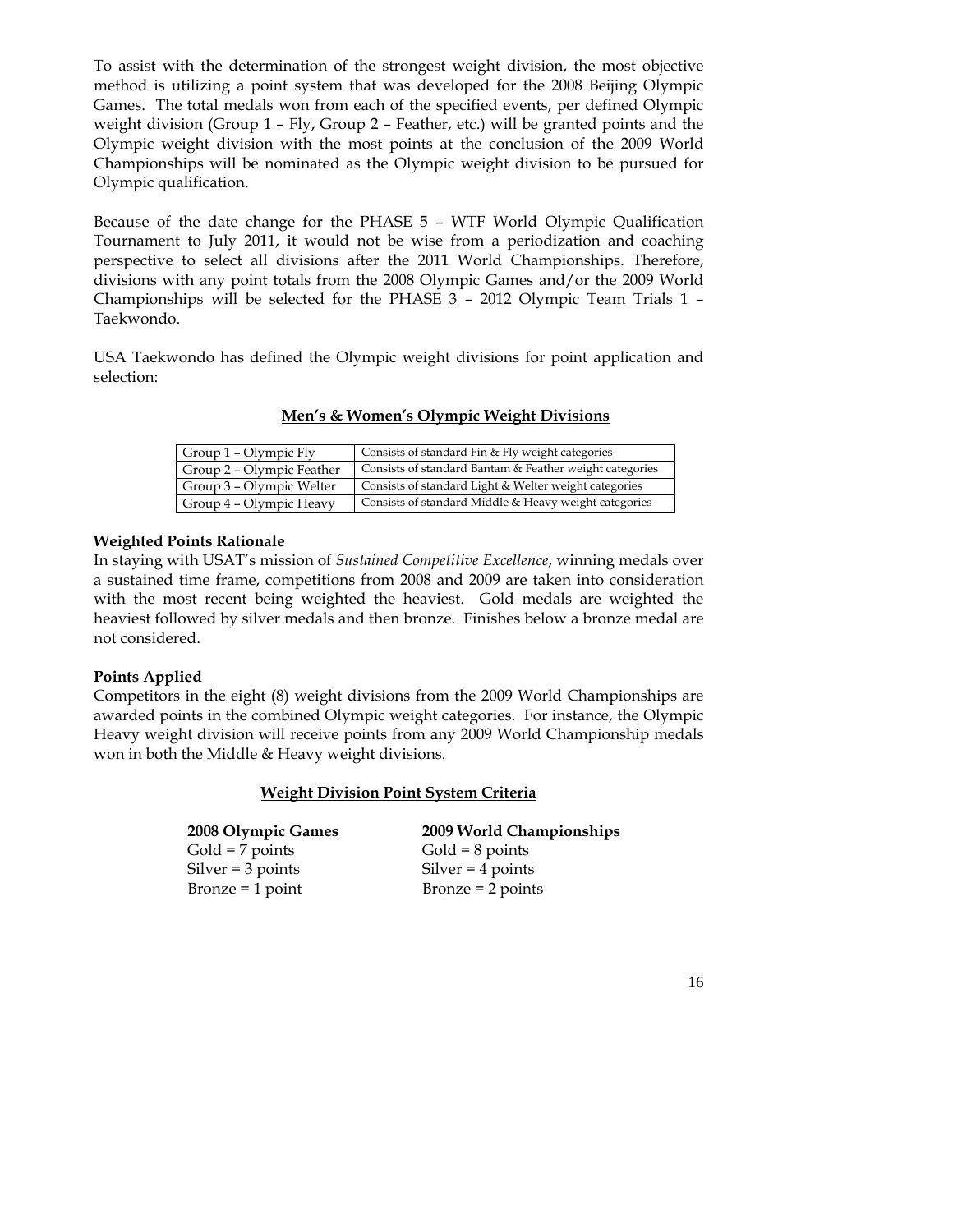| Men's<br><b>Weight Division</b>                       | 08 Olympic<br>Games | 09 World<br>Championships            | Running<br>Total |
|-------------------------------------------------------|---------------------|--------------------------------------|------------------|
| Not exceeding 58 kg<br>Fin/Fly                        |                     |                                      | $0$ points       |
| Over 58 kg & not<br>exceeding 68 kg<br>Bantam/Feather | Silver (3 points)   |                                      | 3 points         |
| Over 68 kg & not<br>exceeding 80 kg<br>Light/Welter   | Bronze (1 point)    | Bronze (2 points)<br>Gold (8 points) | 11 points        |
| Over 80 kg<br>Middle/Heavy                            |                     |                                      | $0$ points       |
| Women's<br><b>Weight Division</b>                     | 08 Olympic<br>Games | 09 World<br>Championships            | Total            |
| Not exceeding 49 kg<br>Fin/Fly                        |                     |                                      | $0$ points       |
| Over 49 kg & not<br>exceeding 57 kg<br>Bantam/Feather | Bronze (1 point)    | Gold (8 points)                      | 9 points         |
| Over 57 kg & not<br>exceeding 67 kg<br>Light/Welter   |                     |                                      | $0$ points       |
|                                                       |                     |                                      |                  |

Based on the point totals above, Male Bantam/Feather, Male Light/Welter and Female Bantam/Feather will be selected as divisions for PHASE 3 - 2012 Olympic Team Trials 1 – Taekwondo.

Since there is no distinct second female division based on the points system above, the final female division will be selected by applying Part 2 of the discretionary selection process outlined below.

# **Part 2 – Weight division selection for PHASE 4 – 2012 Olympic Team Trials 2 – Taekwondo**

The following weight categories were defined in Part 1 of the discretionary selection process:

| Men's Events                                                                                          | Women's Events |
|-------------------------------------------------------------------------------------------------------|----------------|
| Olympic Feather: Over 58 kg & not exceeding 68 kg   Olympic Feather: Over 49 kg & not exceeding 57 kg |                |
| Olympic Welter: Over 68 kg & not exceeding 80 kg                                                      | **             |

Therefore only the following combined weight divisions will be considered for Part 2:

• Female Olympic Fly (Female Fin & Female Fly)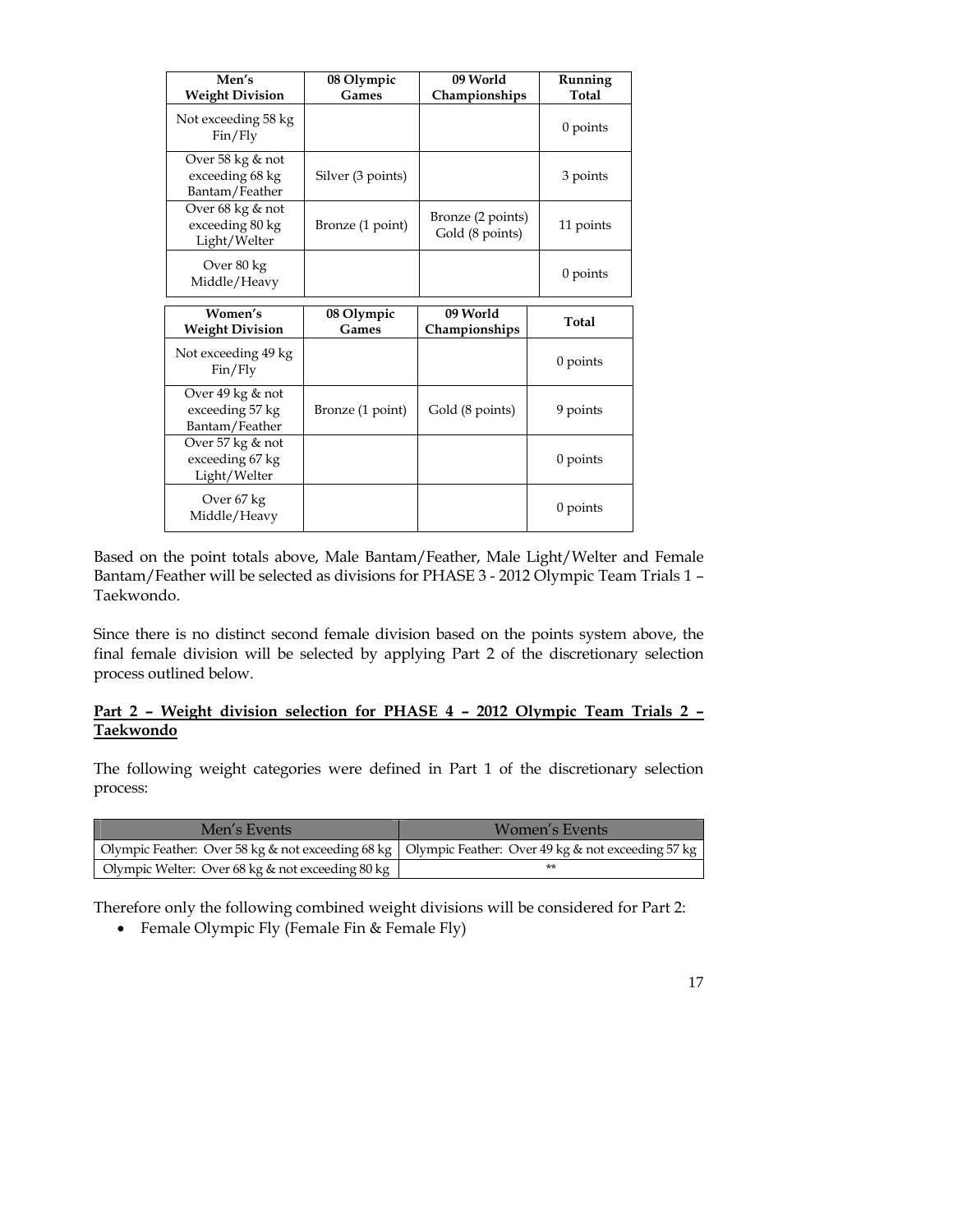- Female Olympic Welter (Female Light & Female Welter)
- Female Olympic Heavy (Female Middle & Female Heavy)

The final female weight category will be determined by analyzing the U.S. results at the 2011 World Championships in May 2011. \_\_\_\_\_\_\_\_\_\_\_\_\_\_\_\_\_\_\_\_\_\_\_\_

**Deleted:** July

If there is only one female combined weight division that medals at the 2011 World Championships then the following scenarios may apply:

- 1. 1 Athlete wins a Gold Medal  $\rightarrow$  Gold Medalist attends the PHASE 5 WTF World Olympic Qualification Tournament, and there will be no need for a PHASE 4 – 2012 Olympic Team Trials 2 – Taekwondo
- 2. 1 Athlete wins a Silver Medal  $\rightarrow$  Silver Medalist attends the PHASE 5 WTF World Olympic Qualification Tournament, and there will be no need for a PHASE 4 – 2012 Olympic Team Trials 2 – Taekwondo
- 3. 1 Athlete wins a Bronze  $\rightarrow$  Bronze Medalist attends the PHASE 5 WTF World Olympic Qualification Tournament, and there will be no need for a PHASE 4 – 2012 Olympic Team Trials 2 – Taekwondo
- 4. 2 athletes within combined Olympic weight category win Gold Medals  $\rightarrow$  Fight off between 2 medalists. See PHASE 4.
- 5. 2 athletes within combined Olympic weight category win Silver Medals  $\rightarrow$  Fight off between 2 medalists. See PHASE 4.
- 6. 2 athletes within combined Olympic weight category win Bronze Medals  $\rightarrow$ Fight off between 2 medalists. See PHASE 4.
- 7. 1 athlete wins Gold, 1 athlete wins Silver  $\rightarrow$  Gold Medalist attends the PHASE 5 – WTF World Olympic Qualification Tournament, and there will be no need for a PHASE 4 – 2012 Olympic Team Trials 2 – Taekwondo
- 8. 1 athlete wins Gold, 1 athlete wins Bronze  $\rightarrow$  Gold Medalist attends the PHASE 5 – WTF World Olympic Qualification Tournament, and there will be no need for a PHASE 4 – 2012 Olympic Team Trials 2 – Taekwondo
- 9. 1 athlete wins Silver, 1 athlete wins Bronze  $\rightarrow$  Silver Medalist attends the PHASE 5 – WTF World Olympic Qualification Tournament, and there will be no need for a PHASE 4 – 2012 Olympic Team Trials 2 – Taekwondo

If more than one of the combined weight divisions listed above earns medals at the 2011 World Championships then the following criteria will be applied:

1. A point system will be applied as follows:

#### **2011 World Championships**

 $Gold = 7 points$ Silver = 3 points Bronze  $=$  1 point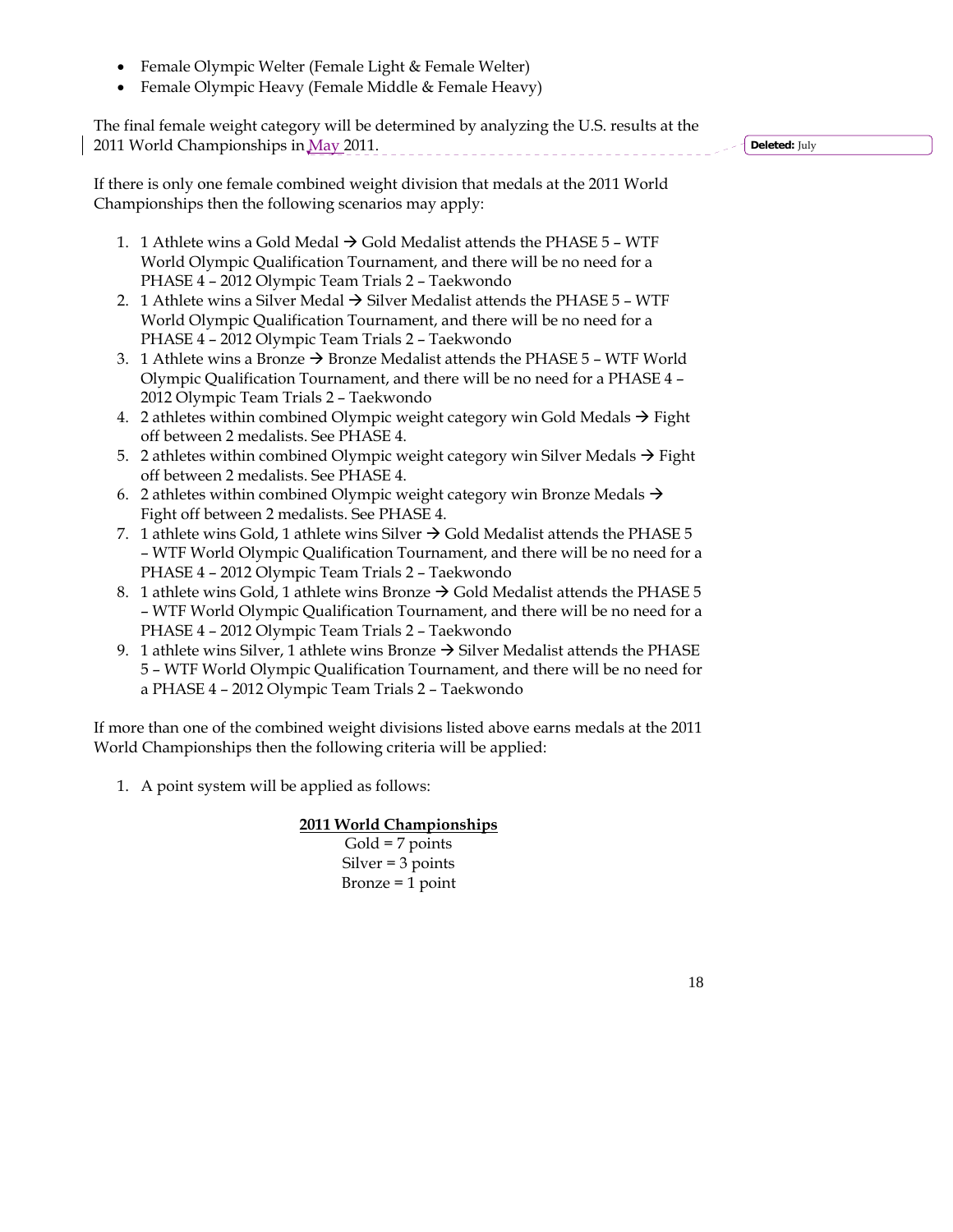| Women's<br><b>Weight Division</b>                   | 2011 World<br>Championships | Total      |
|-----------------------------------------------------|-----------------------------|------------|
| Not exceeding 49 kg<br>Fin/Fly                      | TBD                         | 0 points   |
| Over 57 kg & not<br>exceeding 67 kg<br>Light/Welter | TBD                         | 0 points   |
| Over 67 kg<br>Middle/Heavy                          | TBD                         | $0$ points |

If there is a clear combined weight division winner after the point system has been applied then steps 1-9 in Part 2 above will be used to determine which athlete attends the PHASE 5 – WTF World Olympic Qualification Tournament.

If no weight divisions medal at the 2011 World Taekwondo Championships, or if there is no clear combined division after applying the 2011 World Championships point system above then the decision will be determined by the Olympic Games Discretionary Selection Committee as to which combined weight division will be entered to compete in PHASE 5 – WTF World Olympic Qualification Tournament. PHASE 4 will ONLY be open for the two (2) female athletes who competed for Team USA at the 2011 World Taekwondo Championships in the combined weight division selected by the Olympic Games Discretionary Selection Committee.

The Olympic Games Discretionary Selection Committee will include the following criteria, not listed in any priority order: Performance at the 2011 World Taekwondo Championships, individual athlete history from 2008 to 2011, international competitive analysis, strength of weight category, potential to medal.

C. Discretionary Selection Committee

Provide the name of the committee that will be responsible for making discretionary selections, along with a complete list of the members currently serving on the committee and their titles:

The Olympic Games Discretionary Selection Committee will be made up of 9 members. The committee members are as follows:

|   | Title                                               | Name             |
|---|-----------------------------------------------------|------------------|
|   | USA Taekwondo - CEO                                 | David Askinas    |
|   | <b>USA Taekwondo - Director of High Performance</b> | Meredith Miller  |
| 3 | USA Taekwondo - National Team Head Coach            | Jean Lopez       |
| 4 | USA Taekwondo - National Team Head Coach            | Juan Moreno      |
| 5 | USA Taekwondo - Assistant National Team Coach       | To be determined |
| 6 | USA Taekwondo - Assistant National Team Coach       | To be determined |
|   | USA Taekwondo - USOC AAC Representative             | Eric Laurin      |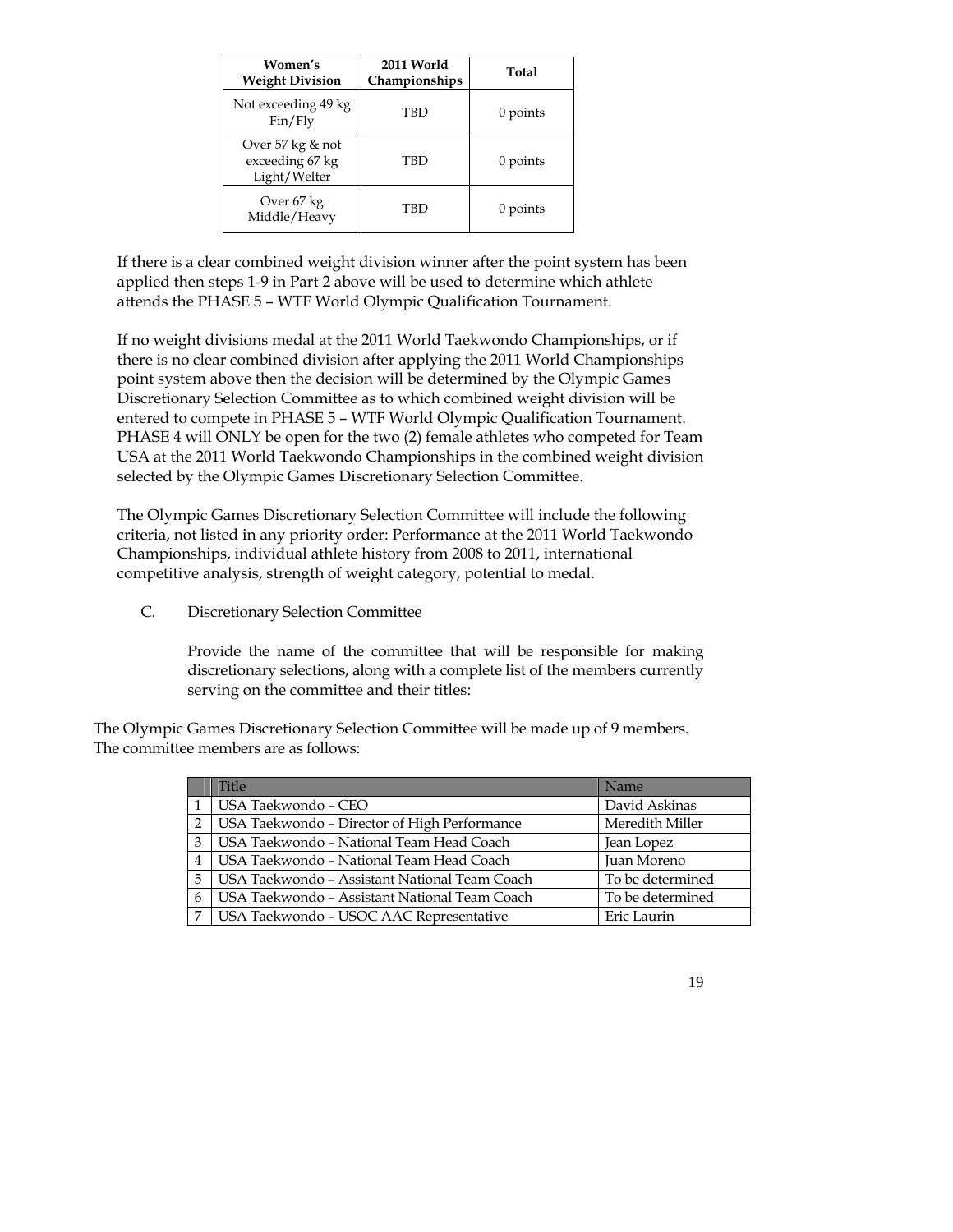| 8   USA Taekwondo – USOC AAC Alternate Representative | Barb Kunkel |
|-------------------------------------------------------|-------------|
| 9   USA Taekwondo - AAC Representative                | Jason Han   |

Any members of the committee for whom a direct conflict of interest arises (to include, but not be limited to, a competing athlete, a personal coach or a family member of a competing athlete being considered for nomination to the 2012 Olympic Team), will recuse him/herself from any decisions that could affect nomination of the competing athlete.

# **III. REMOVAL OF ATHLETES**

A. Prior to acceptance of nominations by the USOC, the NGB has jurisdiction over potential nominees.

An athlete who is to be nominated to the Team by the NGB may be removed as a nominee for any of the following reasons, as determined by the NGB:

- Voluntary withdrawal. Athlete must submit a written letter to the NGB CEO/Executive Director.
- Injury or illness as certified by an approved NGB physician (or medical staff). If an athlete refuses verification of his/her illness or injury by an approved NGB physician (or medical staff), his/her injury will be assumed to be disabling and he/she may be removed.
- Violation of the NGB's Code of Conduct (Attachment A).

An athlete who is removed from the Team pursuant to this provision has the right to a hearing per the NGB's Bylaws (USAT Bylaws, Section 15, Complaint Procedures found at the following link: http://assets.teamusa.org/assets/documents/attached\_file/filename/15 109/Bylaws\_USAT\_09.pdf) or the USOC's Bylaws, Section 9.

B. After acceptance of nominations by the USOC, the USOC has jurisdiction over the Team under the USOC Code of Conduct and Grievance Procedures. This occurs no earlier than 45 days and no later than 30 days prior to the Opening Ceremonies of the Games (unless expressly waived by the USOC).

A Team member who is accepted by the USOC is subject to the USOC Code of Conduct and Grievance Procedures.

C. An athlete may be removed as a nominee to the Team or from the Team at any time for violation of IOC, PASO, IPC, WADA, IF, USADA and/or USOC anti-doping protocol, policies and procedures, as applicable. In such instances, the adjudication process will be managed through the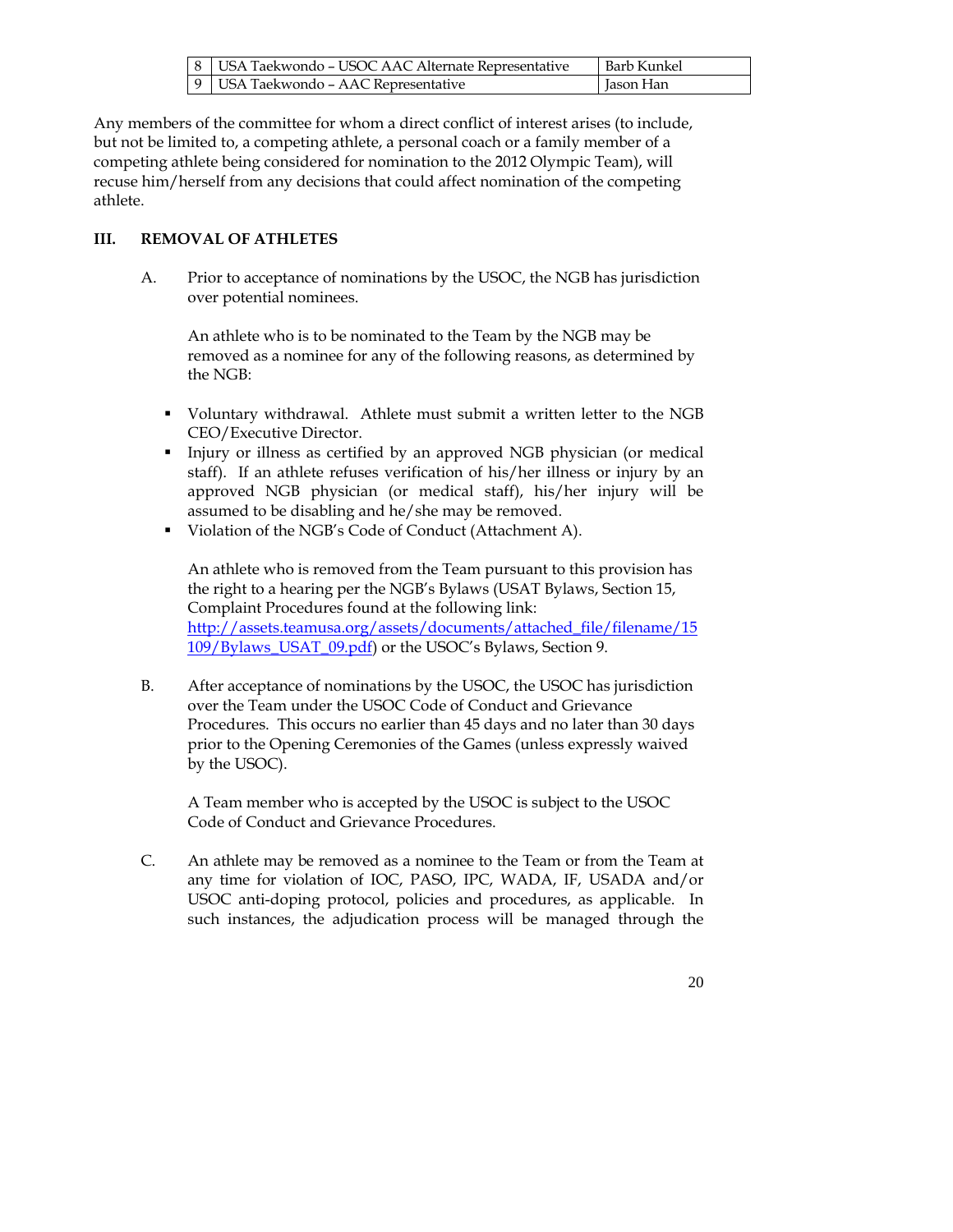United States Anti-Doping Agency.

#### **IV. REPLACEMENT OF ATHLETES**

A. Describe the process by which the replacement pool of athletes will be identified:

If a replacement is needed for a division that was qualified at the PHASE 5 – WTF World Olympic Qualification Tournament, the athlete who finishes in second place at PHASE 3 – 2012 Olympic Team Trials 1 – Taekwondo from the **same weight division** of the athlete to be replaced is the replacement athlete. If the replacement athlete is not available, then the third place finisher becomes the next eligible athlete. If the third place finisher is not available, then the fourth place finisher becomes the next eligible athlete. This continues until there are no eligible athletes in the same weight division from PHASE 3. If by then, no athlete is available, the spot remains vacant.

If a replacement is needed for a division that was qualified at the PHASE 6 – Pan American Olympic Qualification Tournament, the athlete who finishes in second place at the PHASE 8 – 2012 Olympic Team Trials Final – Taekwondo from the **same weight division** of the athlete to be replaced is the replacement athlete. If the replacement athlete is not available, then the second place finisher from PHASE 7 – 2012 Olympic Fight-Off becomes the next eligible athlete. If the second place finisher is not available, then the third place finisher becomes the next eligible athlete. This continues until there are no eligible athletes in the same weight division from PHASE 7. If by then, no athlete is available, the spot remains vacant.

- B. Describe how the replacement athlete(s) will be selected, should a vacancy occur:
	- i. prior to acceptance of nominations by the USOC: See IV.A.
	- ii. after acceptance of nominations by the USOC: See IV.A.
- C. Identify the group or committee that will be responsible for making athlete replacement determinations:
	- i. Group or committee who determines the replacement pool: Not Applicable.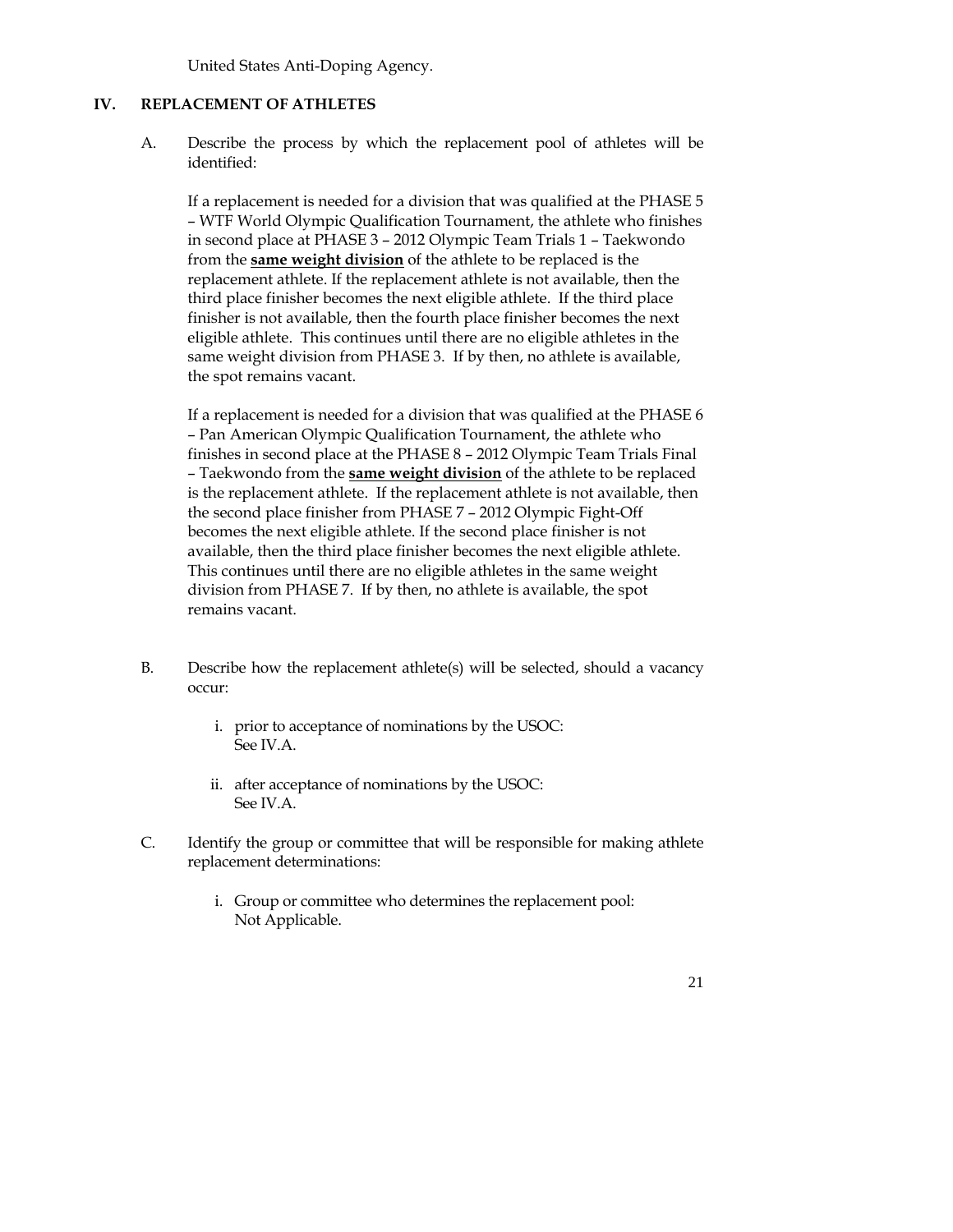- ii. Group or committee who determines a replacement to the Team:
	- a. prior to acceptance of nominations by the USOC: Not Applicable.
	- b. after acceptance of nominations by the USOC: Not Applicable.

#### **V. SUPPORTING DOCUMENTS**

USA Taekwondo will retain the approved Selection Procedures and all supporting documents, including scouting or evaluation forms, etc., and data from the selection process for six months past the date of the Closing Ceremonies of the Games.

#### **VI. REQUIRED DOCUMENTS**

The following documents are required to be signed by an athlete as a condition of nomination to the Pan American Games and are included as attachments:

USA Taekwondo Code of Conduct – Attachment A

# **VII. PUBLICITY/DISTRIBUTION OF PROCEDURES**

The USOC approved Selection Procedures (complete and unaltered) will be posted/published by USA Taekwondo in the following locations and will include the USOC approval date:

- A. USA Taekwondo Web site: www.usa-taekwondo.us These procedures will be posted as soon as possible, but not more than five business days following notice of approval by the USOC.
- B. NGB/PSO Official Publication (if any): USA Taekwondo Magazine
- C. Other: N/A

#### **VIII. DATE OF NOMINATION**

The Nomination of Athletes form, including replacements, will be announced to all athletes and submitted to the USOC on or before June 18, 2012.

# **IX. MANDATORY TRAINING AND/OR COMPETITION**

Specify the location, schedule and duration of mandatory training and/or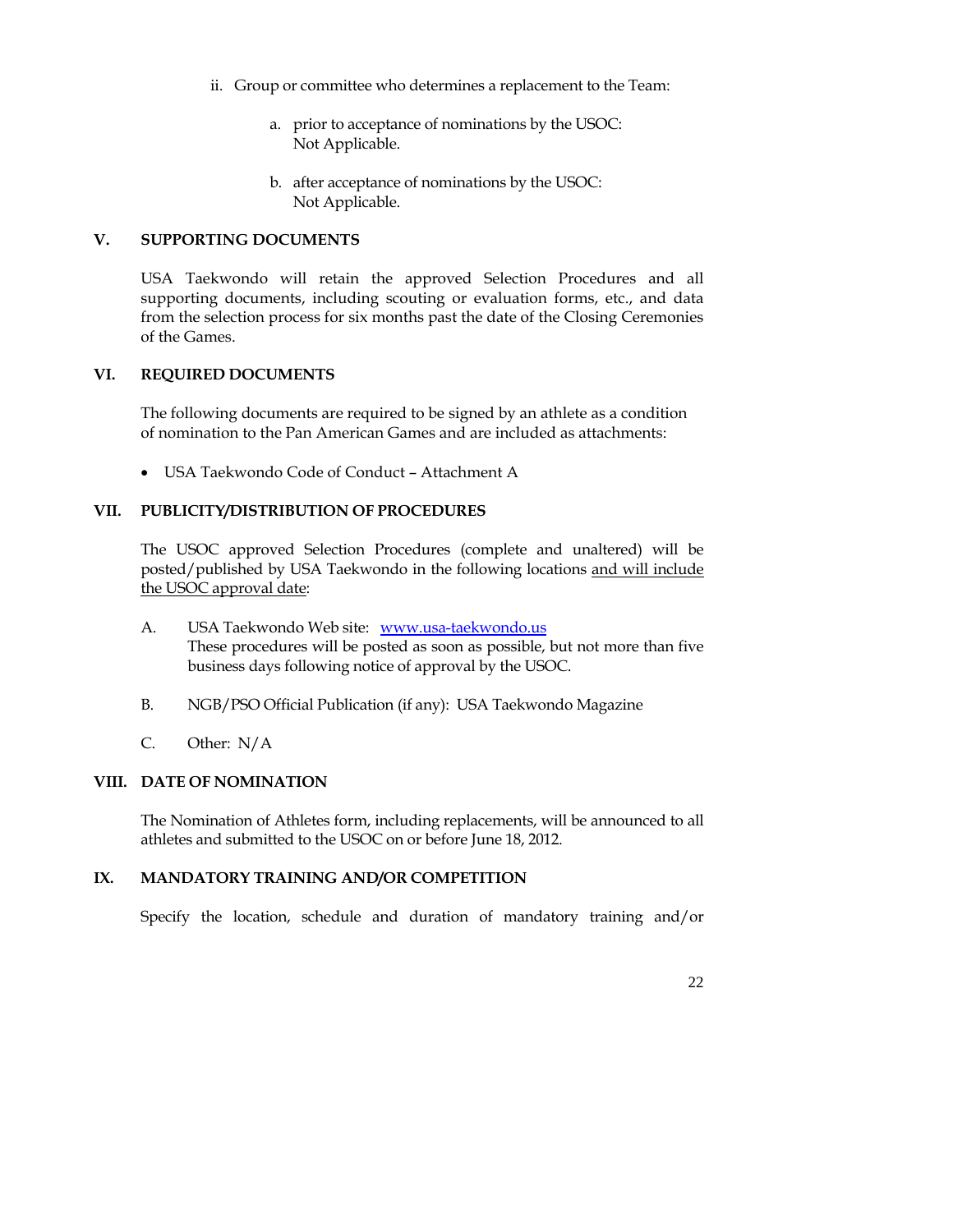competition:

# **Olympic Games Team Camp – Performance Enhancement Prep**

Once an athlete is nominated to compete at the PHASE 5 – World Olympic Qualification Tournament they shall actively participate in no more than five (5) mandatory preparation camps that will take place in locations to be determined over the course of the months leading up to PHASES 5 and 6, as well as the 2012 Olympic Games. Notification of the date and location will be posted on www.usa-taekwondo.us no less than 30 days from the start of the camp. Waivers from this camp are not permitted, unless there are extraordinary circumstances. At that point, it is reviewed and either accepted or rejected by the USAT CEO, Director of High Performance and National Team Head Coaches.

# **X. ANTI-DOPING REQUIREMENTS**

Athletes must adhere to all IOC, IPC, PASO, WADA, IF, USADA and USOC antidoping protocols, policies and procedures, as applicable. This includes participation in Out-of-Competition Testing as required by the IOC, IPC, PASO, WADA, IF, USADA and USOC Rules, as applicable.

# **XI. DEVELOPMENT OF SELECTION PROCEDURES**

The following committee/group (include names and titles) was responsible for creating these Selection Procedures:

- Eric Laurin, USOC/AAC representative, USA Taekwondo
- Meredith Miller, Director of High Performance, USA Taekwondo
- David Askinas, CEO, USA Taekwondo
- Jean Lopez, National Team Coach, USA Taekwondo
- Juan Moreno, National Team Coach, USA Taekwondo

# **XII. NGB/PSO BYLAWS AND GRIEVANCE PROCEDURES**

The USA Taekwondo Bylaws and Grievance Procedures can be found at:

http://assets.teamusa.org/assets/documents/attached\_file/filename/15109/By laws\_USAT\_09.pdf

#### **XIII. INTERNATIONAL DISCLAIMER**

These procedures are based on IOC, IPC, PASO, as applicable, and/or World Taekwondo Federation (WTF) rules and regulations as presently known and understood. Any change in the selection procedures caused by a change in IOC, IPC, PASO, as applicable, and/or WTF rules and regulations will be distributed to the affected athletes immediately. The selection criteria are based on the latest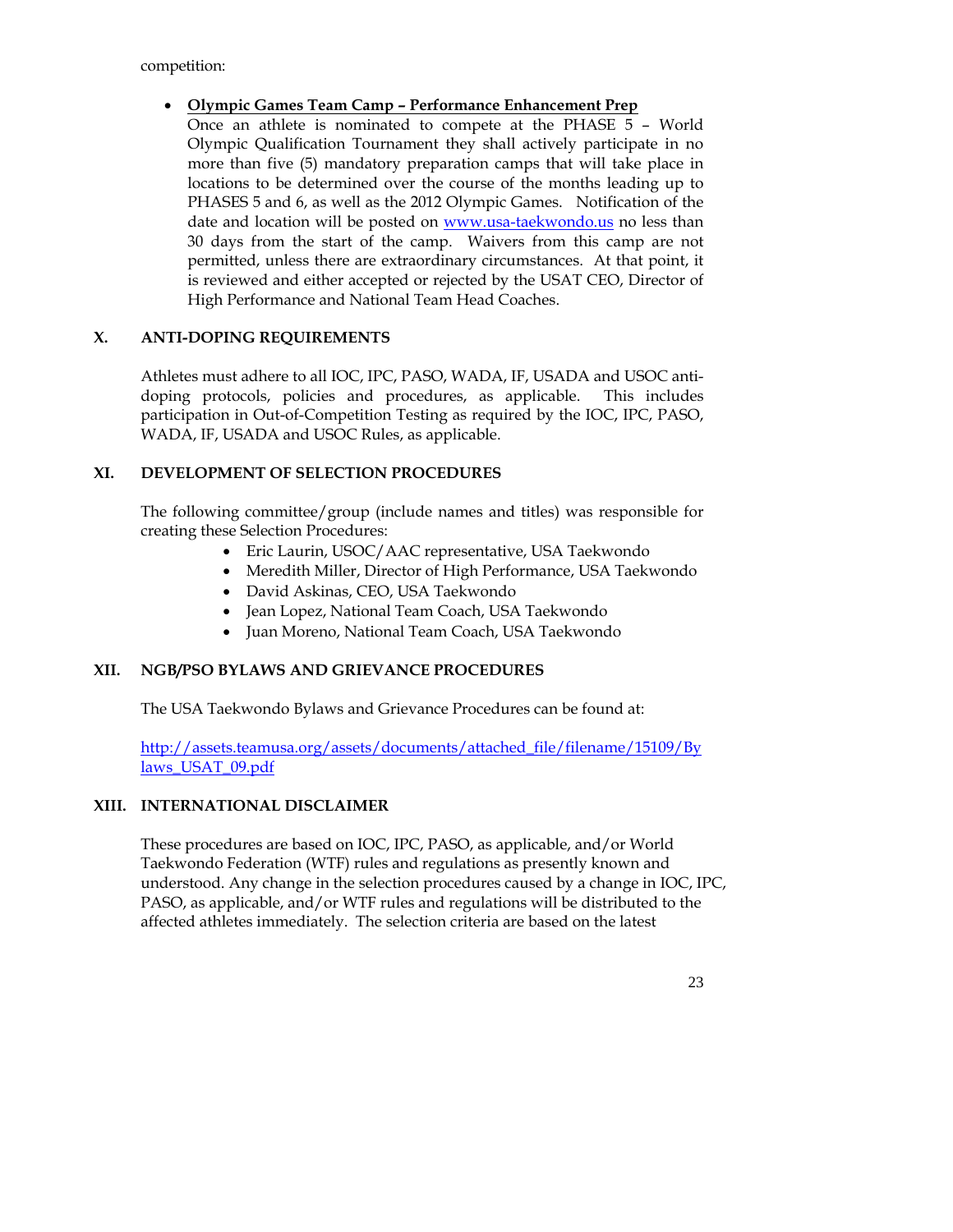information available to USA Taekwondo. However, the selections are always subject to unforeseen, intervening circumstances, and realistically may not have accounted for every possible contingency.

If any force of nature, or force majeure, should cause the altercation or cancellation of any of the selection events listed in this document, these selection procedures will be revised, pursuant to their resubmission to the USOC.

#### **XIV. ATHLETE OMBUDSMAN**

Athletes who have questions regarding their opportunity to compete that are not answered by USA Taekwondo may contact the USOC Athlete Ombudsman, John W. Ruger, by:

- Toll free telephone at (888) ATHLETE (1-888-284-5383)
- E-mail at john.ruger@usoc.org
- www.888athlete.org

# **XV. NGB/PSO SIGNATURES**

**I certify that I have read, understand and incorporated our IF and/or CF (PAG only), if applicable, standards/criteria into our Selection Procedures and that the information provided herein regarding Athlete Selection Procedures represents the method approved by USA Taekwondo.** 

| Position                                                            | <b>Print Name</b> | <b>Signature</b> | Date     |
|---------------------------------------------------------------------|-------------------|------------------|----------|
| NGB/PSO President<br>or CEO/Executive<br>Director                   | David Askinas     | Chird M. Rekinas | 10/20/10 |
| Nat. Team Coach,<br>Head Coach, or<br>Nat. Program<br>Director      | Meredith Miller   |                  | 10/20/10 |
| <b>USOC</b> Athletes'<br><b>Advisory Council</b><br>Representative* | Eric Laurin       |                  | 10/20/10 |

\*If USOC AAC Representative has delegated authority to the Alternate AAC Representative to sign the Selection Procedures, attach a letter from the AAC Representative indicating the reason he/she has delegated authority.

\*Signature by the AAC Representative constitutes that he/she has read and understands the Selection Procedures and certifies that the Selection Procedures submitted represent the method approved by the NGB. If the AAC Representative reads and does not agree with the

Athlete Selection Procedures being submitted by the NGB, he/she may submit those reasons in writing to his/her Sport Performance representative.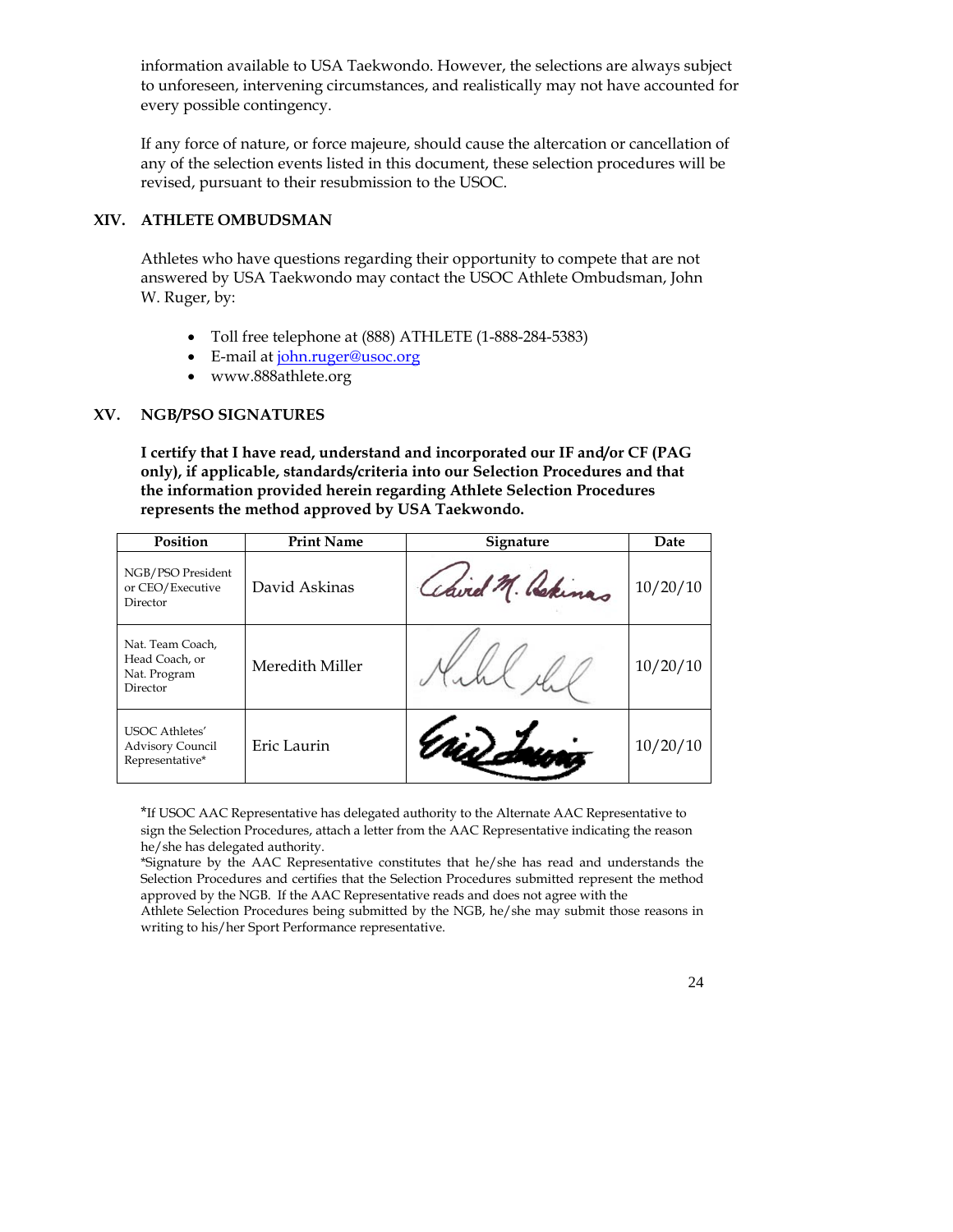# USA Taekwondo Code of Conduct

# ATHLETE PLEDGE

I pledge to uphold the spirit of the USA Taekwondo Code of Conduct (the "Code"), which offers a guide to my conduct as a member of the USA National Team (the "Team"). I acknowledge that I have a right to a hearing if my opportunity to compete is denied or if I am charged with a violation of this Code.

I have familiarized myself with the Code and understand that acceptance of its provisions is a condition of my selection to the Team.

#### **As a Member of the Team, I hereby promise and agree that I:**

- will abide by all published rules related to the Team selection procedures as approved by USA Taekwondo;
- have acted and will act in a sportsmanlike manner consistent with the spirit of fair play and responsible conduct;
- will maintain a level of fitness and competitive readiness that will permit my performance to be at the maximum of my abilities;
- will submit to a physical examination by USA Taekwondo medical personnel if my ability to compete is compromised due to physical injury and I understand that such injury may be cause for my not being selected to the Team, being removed from the Team, or not being allowed to participate if I remain on the Team.
- will not commit a doping violation as defined by the International Olympic Committee (IOC), World Anti-Doping Agency (WADA), the United States Anti-Doping Agency (USADA), the United States Olympic Committee (USOC) or the World Taekwondo Federation rules;
- am not currently serving a doping violation and/or do not have a pending or unresolved doping charge;
- will not engage in any conduct that is criminal under any laws applicable to me, including, but not limited to laws governing the possession and use of drugs and alcohol and providing of drugs to any person and of alcohol to minors;
- will not participate or assist in any gambling or betting activities associated with any event related to my sport or my participation;

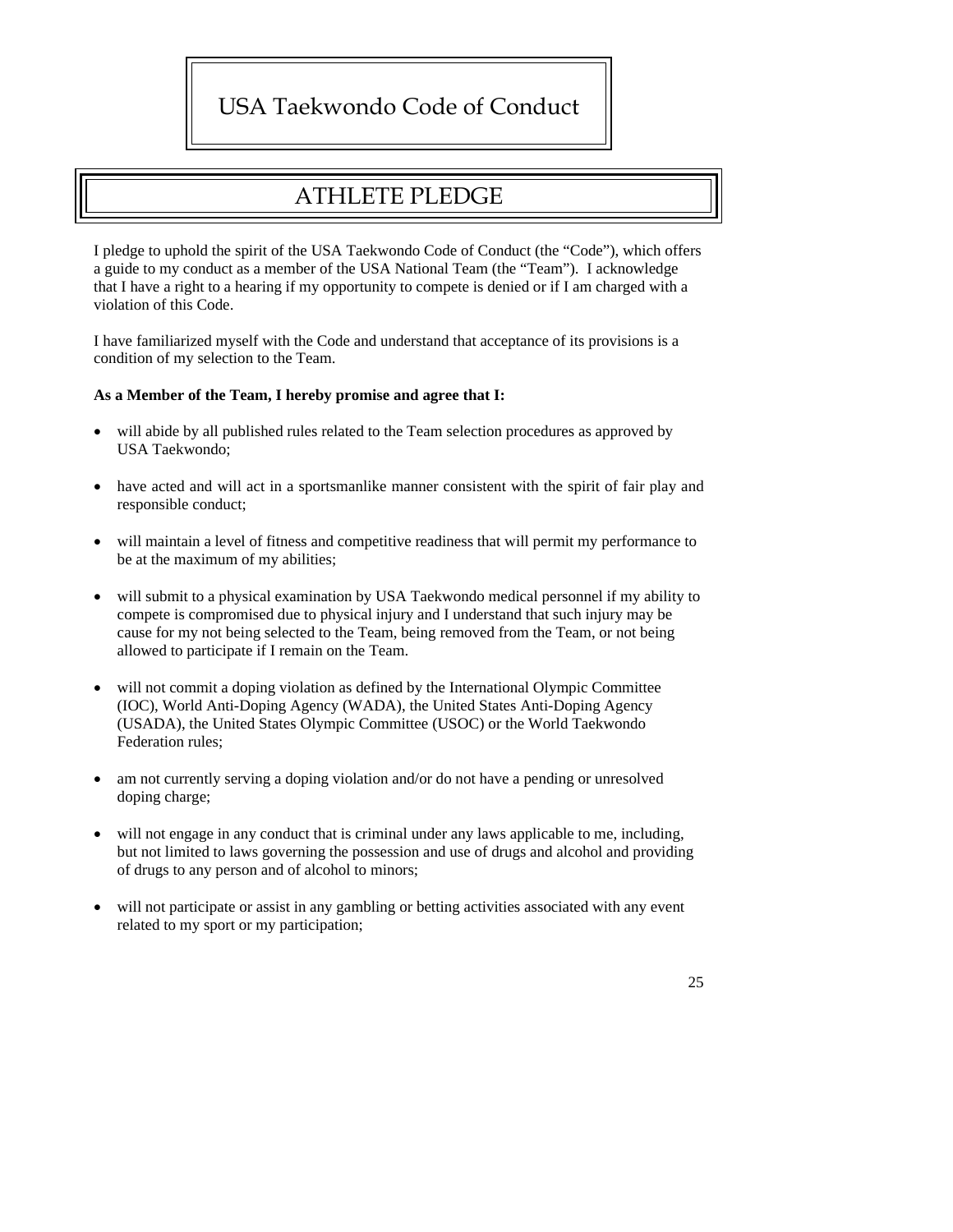- am eligible to compete under the rules of World Taekwondo Federation;
- am in possession of a valid USA passport, that will not expire prior to six months following the conclusion of the international competition, should I be chosen for an international team that requires a passport;
- will refrain from conduct detracting from my ability or that of my teammates to attain peak performance;
- will respect the property of others whether personal or public;
- will respect members of my Team, other teams, spectators and officials, and engage in no form of discriminatory behavior or verbal, physical or sexual harassment or abuse;
- will follow my Team's written rules, including by way of example, rules regarding curfew, required attendance at team meetings, consumption of alcoholic beverages and prohibitions on the release of confidential team information;
- am aware that USA Taekwondo sponsors, suppliers and licensees provide critical support for the Team and, in recognition of this fact, I will wear designated USA Taekwondo apparel at all official Team functions and events;
- will not conceal or cover-up any USA Taekwondo sponsor, supplier or licensee brand or other identification appearing on my USA Taekwondo apparel;
- will abide by the rules of the World Taekwondo Federation concerning allowable trademark identification on clothing and equipment worn or used in competition or on visible body tattoos.
- agree to be filmed and photographed by the official photographer(s) and network(s) of USA Taekwondo under conditions authorized by USA Taekwondo and give event organizers and USA Taekwondo the right to use my name, picture, likeness, and biographical information before, during and after the period of my participation in these activities to promote the activity in which I participate or to promote the success of the team on which I compete; in no event may USA Taekwondo or the event organizers use or authorize the use of my name, picture, likeness, voice and biographical information for the purpose of trade, including any use in a manner that would imply an endorsement of any company, product, or service, without my written permission;
- will not use or authorize the use of photographs, films or videos of myself in my USA Taekwondo apparel or equipment or the use of the USA Taekwondo logo for the purpose of trade, without the prior written consent of USA Taekwondo;
- will attempt to participate in media activities if compatible with my training and competitive schedule, when requested by USA Taekwondo;
- understand that if I require legal representation because of I am accused of a doping violation

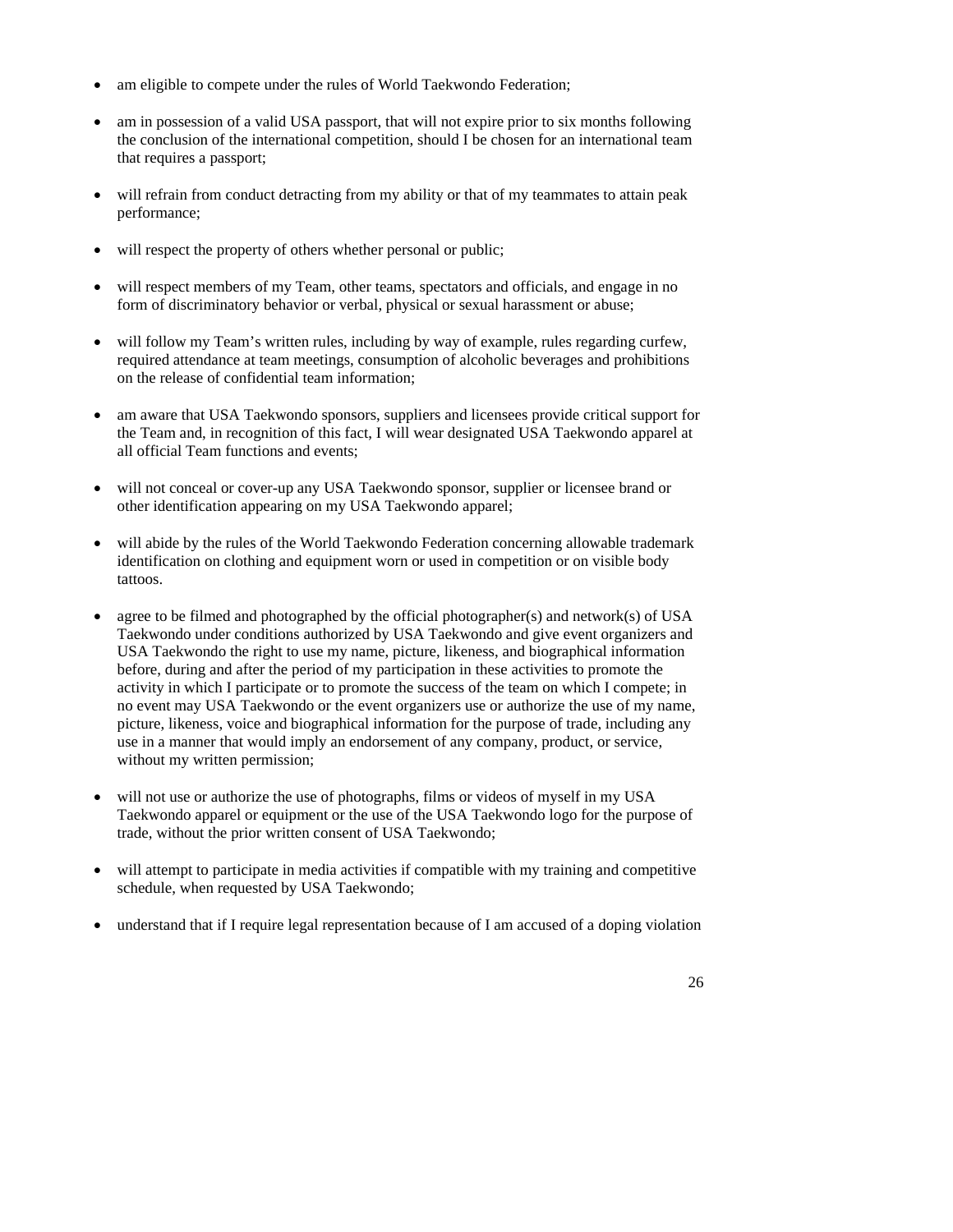or am accused of criminal misconduct, or if for any other reasons I require the services of an attorney, I will be personally responsible for payment of such legal fees and expenses;

- will act in a way that will bring respect and honor to myself, my teammates, USA Taekwondo and the United States; and
- will remember that at all times I am an ambassador for my sport, my country and the Olympic Movement.

# ATHLETE OMBUDSMAN

I may contact the USOC Athlete Ombudsman, toll free at 888.ATHLETE (1.888.284.5383) or John.Ruger@usoc.org for further information regarding my rights under this Code that are not answered by USA Taekwondo.

# **PARTICIPANTS' AFFIRMATION**

I have read and accept this Code of Conduct. I agree to the rules, guidelines, jurisdiction and procedures stated in these documents as a condition of being selected to participate as a member of the Team.

Signature Date

Print Name

**PARENT/GUARDIAN CERTIFICATION (For Participants Under the Age of 18 as of Date of Signature)**

Signature Date

Print Name and Relationship (Parent or Guardian)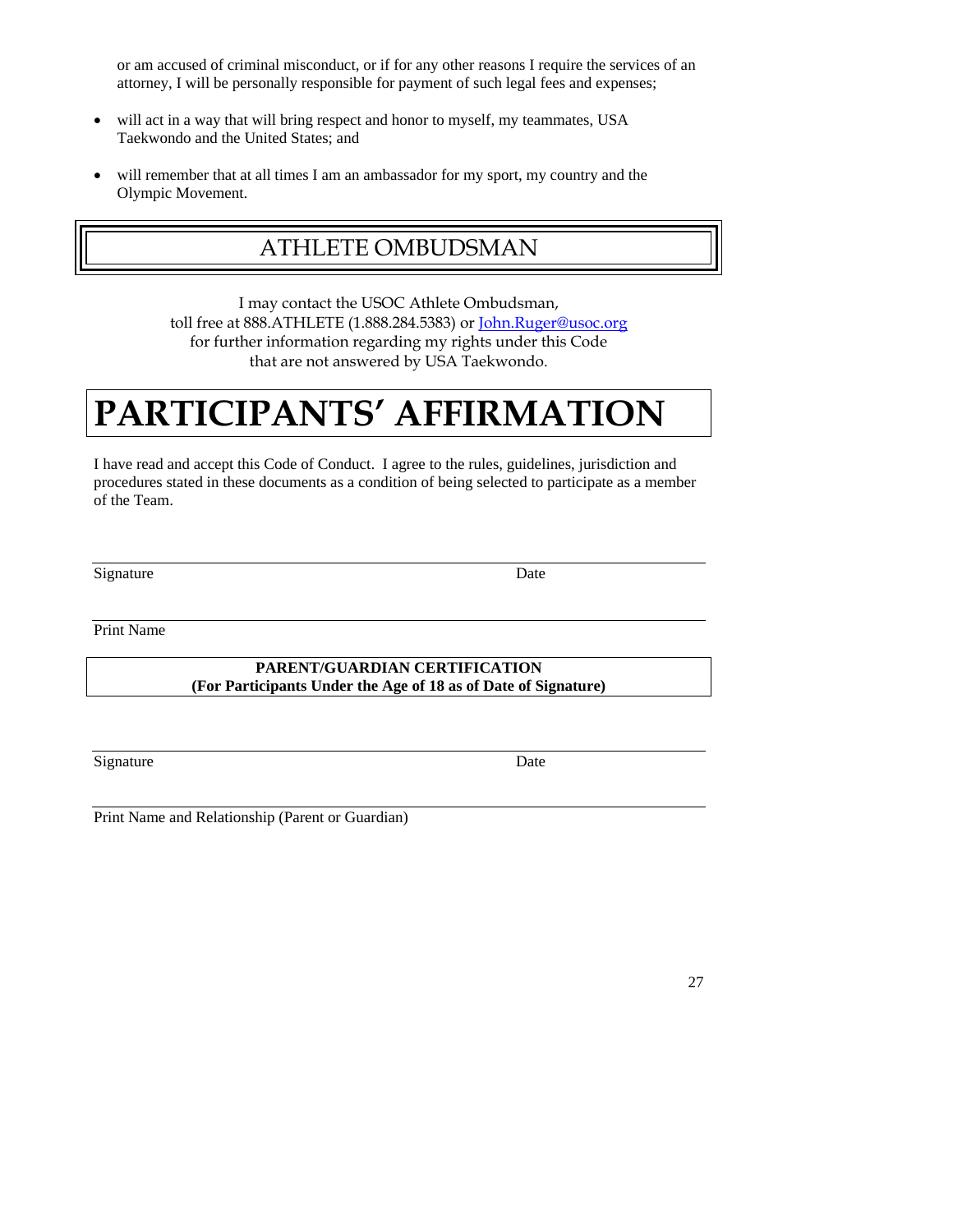#### **ATTACHMENT – B**

#### INJURY WAIVERS FOR USAT TEAM TRIALS

USA Taekwondo ("USAT") has created a uniform, transparent and equitable policy for its 2012 Olympic Team Trials process that protects USAT's investment in world class athletes who have produced medals at the 2009 World Championships or 2011 World Championships. The injury waiver policy can only be applied to Phase 3 and Phase 8 of the 2012 Olympic Selection Procedures for Taekwondo.

Policy: It is in USAT's best interests to not penalize its world championship medalists who have sustained temporary debilitating injuries prior to USAT Team Trials for any World Championship and Olympic Games. This policy protects USAT's investment in these athletes while being cognizant of the rights of all other competing athletes in any affected divisions.

Injury Waiver Procedures: 2012 Olympic Games, London

- **1.** Existing Injury Prior to Trials: Any Medalist, Gold Silver or Bronze from the 2009 or 2011 World Championships that has a medically documented injury prior to the applicable Team Trials may apply for a medical waiver to a three person Medical Waiver Committee consisting of the Board Chair, the CEO and AAC representative. Said application shall be submitted as soon as possible and generally no later than the final trials registration date unless the athlete can demonstrate good cause that the injury or illness arose after the final registration date for the trials. The reason for this deadline is so a determination on the injury waiver application may be made and then publicized to all trials participants in the affected weight class prior to the trials. That committee shall examine the circumstances of the injury, (i.e. was it sustained in training, competition or other unavoidable accident as opposed to self inflicted such as avoidable car accident where athlete was found to be dui).The committee shall have the right to seek an independent medical examination of the athlete to confirm the severity and expected duration of illness. Said committee shall also have the right to consult with the USOC medical staff or any member(s) of USAT's Medical Committee in conjunction with any medical waiver application. Said committee may grant or deny said medical waiver. Said grant or denial of a medical waiver may only be appealed within 7 days of the decision directly to a AAA arbitrator as provided in the Amateur Sports Act. Said right of appeal is only permitted to be filed by the injury waiver applicant. No third parties including other trials applicants shall have standing to appeal said grant or denial of the injury waiver application. However, in any such appeal by an injury waiver applicant other athletes affected by that decision shall have a right to be heard.
- **2.** Challenge Matches: The grantee of a medical waiver as noted in section 1, above, shall have a right to challenge the winner of the Phase 3 or Phase 8 in the weight division in which the grantee won a 2009 or 2011 World Championship gold, silver or bronze medal. The date and place for said challenge match shall be set by the medical waiver committee denoted in Section 1 above but shall take place no later than 60 days before the beginning of the WTF World Olympic Qualification Tournament or the 2012 London Olympic Games. USAT shall set a deadline for the grantee to exercise his or her right to a challenge match which shall not be made later than fourteen (14) days after completion of